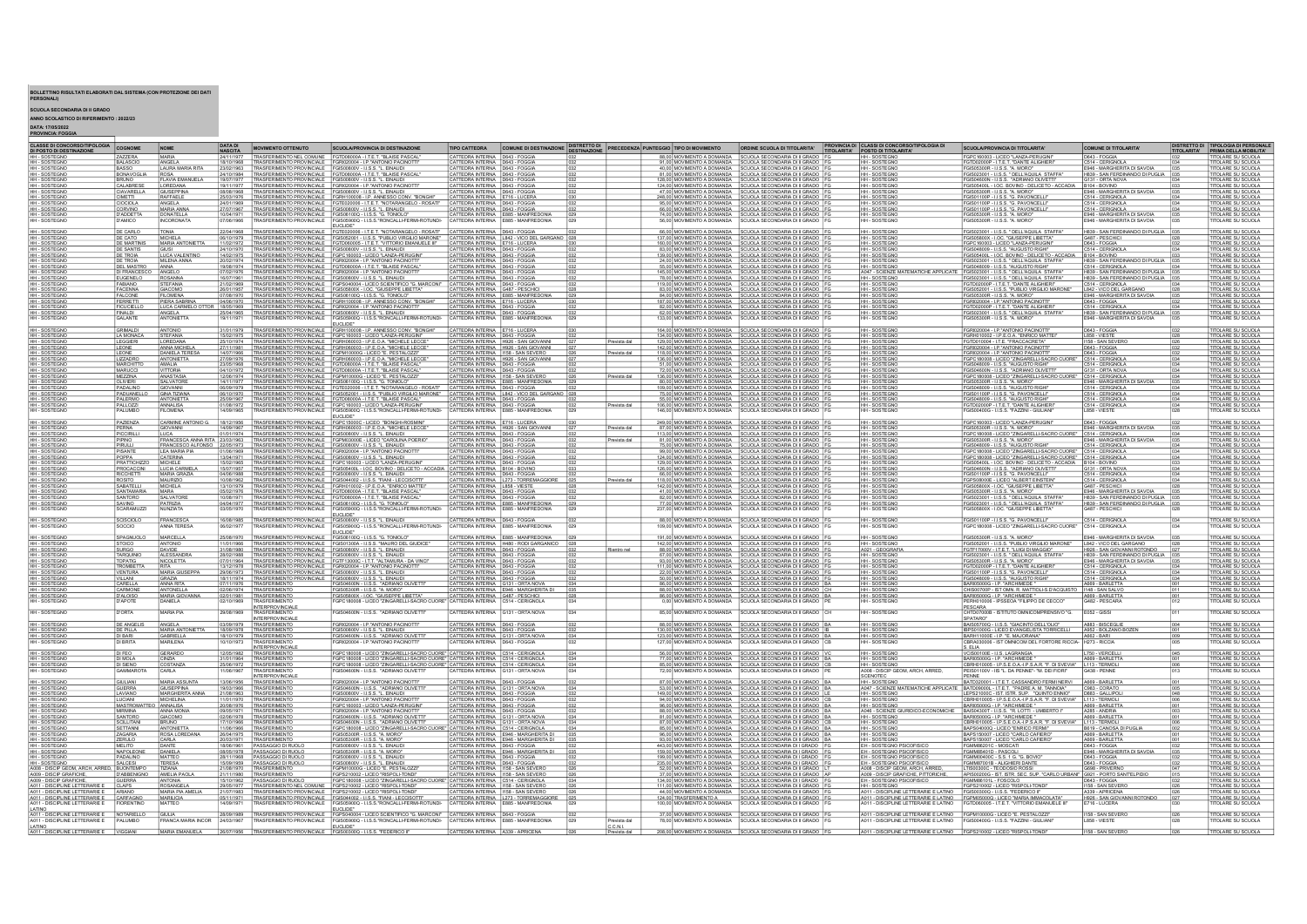| ASSE DI CONCORSO/TIPOLOGIA COGNOME<br>DI POSTO DI DESTINAZIONE                                                                                                                                           |                                          | NOME                                            | <b>DATA DI</b><br><b>NASCITA</b> | <b>MOVIMENTO OTTENUTO</b>                                                              | <b>SCUOLA/PROVINCIA DI DESTINAZIONE</b>                                                                                                                                                                                                                                     | <b>TIPO CATTEDRA</b>                                                                                        | COMUNE DI DESTINAZIONE DESTINAZIONE PRECEDENZA PUNTEGGIO TIPO DI MOVIMENTO                                     |                              |                                        | ORDINE SCUOLA DI TITOLARITA'                                                                                                                                                                                                         | <b>PROVINCIA DI CLASSI DI CONCORSO/TIPOLOGIA DI<br/>TITOLARITA' POSTO DI TITOLARITA'</b>                                                                    | <b>SCUOLA/PROVINCIA DI TITOLARITA</b>                                                                                                                                                                                                                                                                                                                                                      | COMUNE DI TITOLARITA'                                  |      | <b>DISTRETTO DI TIPOLOGIA DI PERSONALI</b><br>TITOLARITA' PRIMA DELLA MOBILITA' |
|----------------------------------------------------------------------------------------------------------------------------------------------------------------------------------------------------------|------------------------------------------|-------------------------------------------------|----------------------------------|----------------------------------------------------------------------------------------|-----------------------------------------------------------------------------------------------------------------------------------------------------------------------------------------------------------------------------------------------------------------------------|-------------------------------------------------------------------------------------------------------------|----------------------------------------------------------------------------------------------------------------|------------------------------|----------------------------------------|--------------------------------------------------------------------------------------------------------------------------------------------------------------------------------------------------------------------------------------|-------------------------------------------------------------------------------------------------------------------------------------------------------------|--------------------------------------------------------------------------------------------------------------------------------------------------------------------------------------------------------------------------------------------------------------------------------------------------------------------------------------------------------------------------------------------|--------------------------------------------------------|------|---------------------------------------------------------------------------------|
| 4011 - DISCIPLINE LETTERARIE E FIORENTINO                                                                                                                                                                |                                          | CATERINA                                        |                                  | TRASFERIMENTO                                                                          | FGIS052001 - I.I.S.S. "PUBLIO VIRGILIO MARONE" CATTEDRA INTERNA   L842 - VICO DEL GARGANO   D                                                                                                                                                                               |                                                                                                             |                                                                                                                |                              |                                        | 170.00 MOVIMENTO A DOMANDA SCUOLA SECONDARIA DI II GRADO NA                                                                                                                                                                          | 1 - DISCIPLINE LETTERARIE E LATINO                                                                                                                          | NAIS06800B - ISTITUTO SUPERIORE "GENTILESCHI" F839 - NAPOLI                                                                                                                                                                                                                                                                                                                                |                                                        |      |                                                                                 |
| A011 - DISCIPLINE LETTERARIE E CAPPETTI<br>A011 - DISCIPLINE LETTERARIE E D'ORSI                                                                                                                         |                                          | FRANCESCA<br><b>UMBERTO</b>                     | 21/07/1978                       | 31/07/1976   PASSAGGIO DI CATTEDRA<br>PASSAGGIO DI CATTEDRA                            | FGPS040004 - LICEO SCIENTIFICO "G. MARCONI" CATTEDRA INTERNA   D643 - FOGGIA<br>FGPM10000G - LICEO "E. PESTALOZZI"                                                                                                                                                          | CATTEDRA INTERNA 1158 - SAN SEVERO                                                                          |                                                                                                                |                              |                                        | 57.00 MOVIMENTO A DOMANDA SCUOLA SECONDARIA DI II GRADO FG<br>124.00 MOVIMENTO A DOMANDA SCUOLA SECONDARIA DI II GRADO FO                                                                                                            | A012 - DISCIPL LETTERARIE ISTITUTI II GR FGRI020004 - I.P. "ANTONIO PACINOTTI<br>A012 - DISCIPL LETTERARIE ISTITUTI II GR FGTD010004 - I.T.E. "FRACCACRETA" |                                                                                                                                                                                                                                                                                                                                                                                            | D643 - FOGGIA<br>1158 - SAN SEVERO                     | 026  | <b>TOLARE SU SCUOLA</b><br><b>TITOLARE SU SCUOLA</b>                            |
| A011 - DISCIPLINE LETTERARIE E MAZZEO<br>A011 - DISCIPLINE LETTERARIE E MAZZEO                                                                                                                           |                                          | VALERIA                                         | 12/02/1978<br>23/10/1970         | PASSAGGIO DI CATTEDRA<br>PASSAGGIO DI CATTEDRA<br>PROVINCIALE                          | FGPM03000E - LICEO "CAROLINA POERIO"<br>00Q - I.I.S.S."RONCALLI-FERMI-ROTUNDI                                                                                                                                                                                               |                                                                                                             | CATTEDRA NTERNA D643 - FOGGIA                                                                                  |                              |                                        | 116.00 MOVIMENTO A DOMANDA SCUOLA SECONDARIA DI II GRADO<br>114.00 MOVIMENTO A DOMANDA SCUOLA SECONDARIA DI II GRADO                                                                                                                 |                                                                                                                                                             | A012 - DISCIPL LETTERARIE ISTITUTI IIGR FGTE020008 - I.T.E.T. "NOTARANGELO - ROSATI"<br> HH - SOSTEGNO FGIS05900Q - I.LS.S."RONCALLI-FERMI-ROTUNDI-                                                                                                                                                                                                                                        | B&S-CONTROLLED                                         |      | <b>TITOLARE SU SCUOLA</b><br>TOLARE SU SCUOLA                                   |
|                                                                                                                                                                                                          |                                          | ONCETTA                                         | 12/08/1976                       | PASSAGGIO DI CATTEDRA                                                                  | UCLIDE*<br>GTD060005 - I.T.E.T. "VITTORIO EMANUELE III"                                                                                                                                                                                                                     | ATTEDRA INTERNA E716 - LUCERA                                                                               |                                                                                                                |                              |                                        | 99.00 MOVIMENTO A DOMANDA SCUOLA SECONDARIA DI II GRADO                                                                                                                                                                              | <b>HH-SOSTEGN</b>                                                                                                                                           | EUCLIDE"<br>FGPC160003 - LICEO "LANZA-PERUGIN                                                                                                                                                                                                                                                                                                                                              | D643 - FOGGIA                                          |      | <b>TOLARE SU SCUOLA</b>                                                         |
| <b>A011 - DISCIPLINE LETTERARIE E<br/>A011 - DISCIPLINE LETTERARIE E<br/>A011 - DISCIPLINE LETTERARIE E</b>                                                                                              |                                          | CARMELA<br>MARIA PIA                            |                                  | PASSAGGIO DI CATTEDRA                                                                  | GIS044002 - I.LS.S. "FIANI - LECCISOTTI"<br>GPS010008 - LICEO SCIENTIFICO "A. VOLTA"                                                                                                                                                                                        |                                                                                                             | CATTEDRA INTERNA L273 - TORREMAGGIORI<br>CATTEDRA INTERNA D643 - FOGGIA                                        |                              |                                        | 149,00 MOVIMENTO A DOMANDA SCUOLA SECONDARIA DI II GRADO<br>130,00 MOVIMENTO A DOMANDA SCUOLA SECONDARIA DI II GRADO                                                                                                                 | A012 - DISCIPL LETTERARIE ISTITUTI II GR<br>EH - SOSTEGNO PSICOFISICO<br>FOMM86201C - MOSCATI                                                               |                                                                                                                                                                                                                                                                                                                                                                                            | L273 - TORREMAGGIOR<br>D643 - FOGGIA                   |      | TOLARE SU SCUOLA                                                                |
| A011 - DISCIPLINE LETTERARIE E                                                                                                                                                                           | DE STEFANO<br><b>DI LALLA</b>            | <b>MARIA TERES/</b>                             | 08/09/1976<br>26/06/1965         | PASSAGGIO DI RUOLO                                                                     | FGPM03000E - LICEO "CAROLINA POERIO"                                                                                                                                                                                                                                        | ATTEDRA INTERNA D643 - FOGGI                                                                                |                                                                                                                |                              |                                        | 193.00 MOVIMENTO A DOMANDA SCUOLA SECONDARIA DI I GRADO                                                                                                                                                                              | A022 - ITAL. STORIA ED.CIVICA GEOG.SC.I FGMM00400C - S.S. 1 G. "G. BOVI                                                                                     |                                                                                                                                                                                                                                                                                                                                                                                            | D643 - FOGGIA                                          |      | <b>TOLARE SU SCUOLA</b>                                                         |
| A011 - DISCIPLINE LETTERARIE E<br>A011 - DISCIPLINE LETTERARIE E                                                                                                                                         | MORAMARCO<br>SBOREA                      | MARIA<br>STEFANIA                               | 05/01/1975                       | PASSAGGIO DI RUOLO<br>PASSAGGIO DI RUOLO                                               | FGPS210002 - LICEO "RISPOLI-TONDI"<br>FGPS210002 - LICEO "RISPOLI-TONDI"                                                                                                                                                                                                    | CATTEDRA INTERNA 1158 - SAN SEVERO<br>CATTEDRA INTERNA 1158 - SAN SEVERO                                    |                                                                                                                |                              |                                        | 157,00 MOVIMENTO A DOMANDA SCUOLA SECONDARIA DI IGRADO<br>153.00 MOVIMENTO A DOMANDA SCUOLA SECONDARIA DI IGRADO                                                                                                                     |                                                                                                                                                             | A022 - ITAL_STORIALED.CIVICA.GEOG.SC.I FGMM148003 - S.S. 1 G. "PETRARCA - P.PIO"<br>A022 - ITAL_STORIALED.CIVICA.GEOG.SC.I FGMM148003 - S.S. 1 G. "PETRARCA - P.PIO"                                                                                                                                                                                                                       | 1158 - SAN SEVERO                                      |      | TOLARE SU SCUOLA                                                                |
| A011 - DISCIPLINE LETTERARIE E                                                                                                                                                                           | TORREGROSSA TERESA                       |                                                 | 7/09/1969                        | 24/01/1974 PASSAGGIO DI RUOLO<br>TRASFERIMENTO NEL COMUNE                              | FGPM03000E - LICEO "CAROLINA POERIO"                                                                                                                                                                                                                                        | CATTEDRA ESTERNA   D643 - FOGGIA<br>CATTEDRA INTERNA   D643 - FOGGIA                                        |                                                                                                                |                              |                                        | 156.00 MOVIMENTO A DOMANDA SCUOLA SECONDARIA DI I GRADO                                                                                                                                                                              | A022 - ITALSTORIA.ED.CIVICA.GEOG.SC.I FGMM86101L - FOSCOLO                                                                                                  |                                                                                                                                                                                                                                                                                                                                                                                            | D643 - FOGGIA<br>D643 - FOGGIA                         |      | <b>ITOLARE SU SCUOLA</b><br><b>TOLARE SU SCUOLA</b>                             |
| A012 - DISCIPL LETTERARE ISTITUTI CALASCIBETTA MARCELLA<br>A012 - DISCIPL LETTERARE ISTITUTI FELLI MARIA<br>A012 - DISCIPL LETTERARE ISTITUTI FIANO DOMENICO                                             |                                          |                                                 | 25/08/1966                       |                                                                                        | TRASFERIMENTO NEL COMUNE FGTE020006 - I.T.E.T. "NOTARANGELO - ROSATI" TRASFERIMENTO NEL COMUNE FGTE020006 - I.T.E.T. "NOTARANGELO - ROSATI"                                                                                                                                 | CATTEDRA INTERNA   D643 - FOGGIA                                                                            |                                                                                                                |                              |                                        | 148.00 MOVIMENTO A DOMANDA SCUOLA SECONDARIA DI II GRADO 87.00 MOVIMENTO A DOMANDA SCUOLA SECONDARIA DI II GRADO                                                                                                                     | A012 - DISCIPL LETTERARIE ISTITUTI II GR<br>A012 - DISCIPL LETTERARIE ISTITUTI II GR FGTD21000T - I T.E.T. "GIANNONE MAS                                    |                                                                                                                                                                                                                                                                                                                                                                                            | D643 - FOGGIA                                          |      | <b>TOLARE SU SCUOLA</b>                                                         |
| II GR                                                                                                                                                                                                    |                                          | DOMENICO ANTONIO                                | 23/01/1972                       | RASFERIMENTO NEL COMUNE                                                                | GTF13000C - I.T.T. "ALTAMURA - DA VINCI"                                                                                                                                                                                                                                    | CATTEDRA INTERNA   D643 - FOGGIA                                                                            |                                                                                                                | ell'ambito                   |                                        | 120,00 MOVIMENTO A DOMANDA SCUOLA SECONDARIA DI II GRADO                                                                                                                                                                             | A012 - DISCIPL LETTERARIE ISTITUTI II GR                                                                                                                    | FGTF13050T - ALTAMURA- DA VINCI                                                                                                                                                                                                                                                                                                                                                            | D643 - FOGGIA                                          |      | <b>ITOLARE SU SCUOLA</b>                                                        |
| A012 - DISCIPL LETTERARE ISTITUTI GIUTTARI<br>A012 - DISCIPL LETTERARE ISTITUTI MARINELLI<br>A012 - DISCIPL LETTERARE ISTITUTI PRENCIPE<br>A012 - DISCIPL LETTERARE ISTITUTI TRAMONTA                    |                                          | <b>MARIA RAFFAELA</b>                           | 25/06/1961<br>25/05/1969         |                                                                                        | TRASFERIMENTO NEL COMUNE FGTD08000A - I T.E.T. "BLAISE PASLAL"<br>TRASFERIMENTO NEL COMUNE FGR1010002 - I P.E.O.A "ENRICO MATTE"<br>TRASFERIMENTO NEL COMUNE FGTD08000A - I T.E.T. "BLAISE PASCAL"<br>"TRASFERIMENTO NEL COMUNE FGIS013                                     | CATTEDRA INTERNA D643 - FOGGIA                                                                              |                                                                                                                |                              |                                        | 170.00 MOVIMENTO A DOMANDA SCUOLA SECONDARIA DI II GRADO<br>93,00 TRASFERIMENTO D'UFFICIO SCUOLA SECONDARIA DI II GRADO                                                                                                              |                                                                                                                                                             | $\overbrace{0.012\cdot\text{DISCPELETTERABE BITUDI IGR}^{\text{AOTEQ20006}-\text{I. T.E. T. 'NOTARANGELO-ROSAT}}^{\text{AOTEQ2}-\text{DISCPE LETTERABE SITUDI IIGR}}\overbrace{0.012\cdot\text{DISCPE}}^{\text{FGTD0045}-\text{I. ST. T.C. NUCD}^{\text{SCTD00600}}\overbrace{0.11\cdot\text{I. S.S.}\cdot\text{T. C. N. U. D. N. T. E. N. U. D. N. D. N. D. N. D. N. D. N. D. N. D. N. D$ | D643 - FOGGIA<br>L858 - VIESTE                         |      | TOLARE SU SCUOLA                                                                |
|                                                                                                                                                                                                          | <b>DAMONTAL</b>                          | TONIA<br>PAOLA<br><b>ITTORIO</b>                | 12/08/1965                       |                                                                                        |                                                                                                                                                                                                                                                                             | CATTEDRA INTERNA   L858 - VIESTE<br>CATTEDRA INTERNA   D643 - FOGGIA<br>CATTEDRA INTERNA                    | H480 - RODI GARGANICO                                                                                          |                              |                                        | 182,00 MOVIMENTO A DOMANDA SCUOLA SECONDARIA DI II GRADO<br>12.00 MOVIMENTO A DOMANDA SCUOLA SECONDARIA DI II GRADO                                                                                                                  |                                                                                                                                                             |                                                                                                                                                                                                                                                                                                                                                                                            | D643 - FOGGIA<br>4480 - RODI GARGANICO                 |      | <u>ITOLARE SU SCUOLA.</u><br>ITOLARE SU SCUOLA<br>TOLARE SU SCUOLA              |
|                                                                                                                                                                                                          |                                          |                                                 |                                  |                                                                                        |                                                                                                                                                                                                                                                                             |                                                                                                             |                                                                                                                | ell'ambito                   |                                        |                                                                                                                                                                                                                                      |                                                                                                                                                             |                                                                                                                                                                                                                                                                                                                                                                                            |                                                        |      |                                                                                 |
| A012 - DISCIPL LETTERARIE ISTITUT                                                                                                                                                                        | <b>BARONE</b><br><b>FIORE</b>            | MILENA<br><b>ANTONELLA</b>                      | 20/02/1979                       | TRASFERIMENTO PROVINCIALE                                                              | TRASFERIMENTO PROVINCIALE FGRH100008 - LP. ANNESSO CONV. "BONGHI"<br>FGIS00800V - I.I.S.S. "L. EINAUDI                                                                                                                                                                      | CATTEDRA INTERNA E716 - LUCERA                                                                              |                                                                                                                |                              |                                        | 62,00 MOVIMENTO A DOMANDA SCUOLA SECONDARIA DI II GRADO  <br>SCUOLA SECONDARIA DI ILGRADO                                                                                                                                            | A012 - DISCIPL LETTERARIE ISTITUTI II GR FGIS048009 - I.I.S.S. "AUGUSTO RIGHI                                                                               |                                                                                                                                                                                                                                                                                                                                                                                            | C514 - CERIGNOLA<br>R104 - ROVINO                      |      | TOLARE SU SCUOLA<br>TOLARE SLI SCHOLA                                           |
| A012 - DISCIPL LETTERARIE ISTITUTI<br>A012 - DISCIPL LETTERARIE ISTITUTI<br>A012 - DISCIPL LETTERARIE ISTITUTI                                                                                           | <b>IANNACONE</b><br><b>LIONETT</b>       | ALESSIO<br><b>PALMA</b>                         | 09/02/1976<br>6/08/1968          | TRASFERIMENTO PROVINCIALE                                                              | FGIS021009 - I.LS.S. L. ENVOUR<br>FGIS021009 - I.LS.S. "PIETRO GIANNONE"<br>FGIS03700V - I.LS.S. "DI SANGRO-MINUZIANO                                                                                                                                                       |                                                                                                             | CATTEDRA INTERNA D643 - FOGGIA<br>CATTEDRA ESTERNA H985 - SAN MARCO IN<br>CATTEDRA INTERNA IT58 - SAN SEVERO   |                              | 6.00 MOVIMENTO A DOMANDA               | 103,00 MOVIMENTO A DOMANDA SCUOLA SECONDARIA DI II GRADO<br>SCUOLA SECONDARIA DI II GRADO                                                                                                                                            |                                                                                                                                                             | A012 - DISCIPL LETTERARIE ISTITUTI II GR. FGIS05400L - LOC. BOVINO - DELICETO - ACCADIA<br>A012 - DISCIPL LETTERARIE ISTITUTI II GR. FGISN08003 - I.P.E.O.A. "MICHELE LECCE"<br>A012 - DISCIPL LETTERARIE ISTITUTI II GR. FGT002000P                                                                                                                                                       | H926 - SAN GIOVANNI ROTONDO                            |      | TOLARE SU SCUOLA<br>TOLARE SU SCUOLA                                            |
|                                                                                                                                                                                                          |                                          |                                                 |                                  |                                                                                        | ALBERTI                                                                                                                                                                                                                                                                     |                                                                                                             |                                                                                                                |                              |                                        |                                                                                                                                                                                                                                      |                                                                                                                                                             |                                                                                                                                                                                                                                                                                                                                                                                            |                                                        |      |                                                                                 |
| A012 - DISCIPL LETTERARIE ISTITUT<br>A012 - DISCIPL LETTERARIE ISTITUTI MUSERRA                                                                                                                          |                                          | <b>FILOMENA</b>                                 | 05/01/1967                       | RASFERIMENTO PROVINCIAL<br>TRASFERIMENTO PROVINCIALE FGIS00800V - I.I.S.S. "L. EINAUDI | FGTD010004 - I.T.E. "FRACCACRETA                                                                                                                                                                                                                                            | CATTEDRA INTERNA   D643 - FOGGIA                                                                            | TTEDRA INTERNA   I158 - SAN SEVERO                                                                             |                              |                                        | 117.00 MOVIMENTO A DOMANDA SCUOLA SECONDARIA DI II GRADO<br>176.00 MOVIMENTO A DOMANDA SCUOLA SECONDARIA DI II GRADO FO                                                                                                              | A012 - DISCIPL LETTERARIE ISTITUTI II GR                                                                                                                    | A012 - DISCIPL LETTERARIE ISTITUTI II GR FGRH100008 - I.P. ANNESSO CONV. "BONGHI"                                                                                                                                                                                                                                                                                                          | E716 - LUCERA                                          | 1030 | <b>OLARE SU SCUOL</b><br>TITOLARE SU SCUOLA                                     |
| A012 - DISCIPL LETTERARIE ISTITUTI RINALDI                                                                                                                                                               |                                          | MARIA ELISABETTA                                | 27/12/1982                       | TRASFERIMENTO PROVINCIALE FGIS061000 - I.I.S.S. "G. TONIOLO"                           |                                                                                                                                                                                                                                                                             |                                                                                                             | CATTEDRA INTERNA E885 - MANFREDONIA                                                                            |                              |                                        | 82.00 MOVIMENTO A DOMANDA SCUOLA SECONDARIA DI II GRADO FO                                                                                                                                                                           | A012 - DISCIPL LETTERARIE ISTITUTI II GR FGIS05300R - I.I.S.S. "A. MORO"                                                                                    |                                                                                                                                                                                                                                                                                                                                                                                            | E946 - MARGHERITA DI SAVOIA                            | 035  | <b>TITOLARE SU SCUOLA</b>                                                       |
| A012 - DISCIPL LETTERARIE ISTITUTI ARCADIPANE<br>II GF                                                                                                                                                   |                                          | FATIMA MARIA                                    | 23/05/1978<br>21/02/1978         | TRASFERIMENTO<br><b>INTERPROVINCIALE</b>                                               | SISO52001 - I.I.S.S. "PUBLIO VIRGILIO MARONE"<br>STD00351B - APRICENA                                                                                                                                                                                                       | <b>TRA COMUNI DIVERSI</b>                                                                                   | CATTEDRA INTERNA L842 - VICO DEL GARGANO 028<br>CATTEDRA ESTERNA A339 - APRICENA 026                           |                              |                                        | 73.00 MOVIMENTO A DOMANDA SCUOLA SECONDARIA DI II GRADO<br>38,00 MOVIMENTO A DOMANDA SCUOLA SECONDARIA DI II GRADO                                                                                                                   | A012 - DISCIPL LETTERARIE ISTITUTI II GR<br>A012 - DISCIPL LETTERARIE ISTITUTI II GR                                                                        | LOTF00451C - ALESSANDRO VOLTA SERALE<br>CBRH010016 - LP.S.E.O.A. - PRESSO CASA<br>CIRCONDARIALE                                                                                                                                                                                                                                                                                            |                                                        |      | TOLARE SU SCUOLA<br>TOLARE SU SCUOLA                                            |
| A012 - DISCIPL LETTERARIE ISTITUTI SANTANGELO                                                                                                                                                            |                                          | <b>STEFANIA</b>                                 | 10/12/1982                       | TRASFERIMENTO                                                                          | FGIS01100P - I.LS.S. "G. PAVONCELLI"<br>FGRH100008 - I.P. ANNESSO CONV. "B<br><b>BONGHI</b>                                                                                                                                                                                 | ATTEDRA INTERNA C514 - CERIGNOLA                                                                            |                                                                                                                |                              |                                        | $\frac{28,00}{228,00}$ MOVIMENTO A DOMANDA<br>$\frac{1}{100}$ SCUOLA SECONDARIA DI II GRADO   AP                                                                                                                                     |                                                                                                                                                             | A012 - DISCIPL LETTERARIE ISTITUTI II GR. BAIS04400N - LLS.S. "GIUSEPPE COLASANTO"<br>A012 - DISCIPL LETTERARIE ISTITUTI II GR. APRH01000N - LP.S.S.E.O.A. "BUSCEMI"                                                                                                                                                                                                                       | A285 - ANDRIA<br>H769 - SAN BENEDETTO DEL TRONTO       |      | <b>TOLARE SU SCUOLA</b>                                                         |
|                                                                                                                                                                                                          |                                          |                                                 |                                  | <b>INTERPROVINCIALE</b>                                                                |                                                                                                                                                                                                                                                                             | CATTEDRA INTERNA E716 - LUCERA                                                                              |                                                                                                                |                              |                                        | SCUOLA SECONDARIA DI II GRADO                                                                                                                                                                                                        |                                                                                                                                                             | S.BENEDETTO TR<br>FGIS01300A - I.I.S.S. "MAURO DEL GIUDICE"                                                                                                                                                                                                                                                                                                                                |                                                        |      | TOLARE SU SCUOL                                                                 |
| <u>II GR. -</u><br>  AD12 - DISCIPL LETTERARIE ISTITUTI   FACENNA   LEONARDA<br>  AD12 - DISCIPL LETTERARIE ISTITUTI   BRIGANTI   ANNIBALE<br>  AD12 - DISCIPL LETTERARIE ISTITUTI   BRIGANTI   ANNIBALE |                                          |                                                 | 28/05/1979<br>03/08/1969         | <b>PASSAGGIO DI CATTEDRA</b><br>PASSAGGIO DI RUOLO                                     | GIS01300A - I.LS.S. "MAURO DEL GIUDICE                                                                                                                                                                                                                                      |                                                                                                             | ATTEDRA ESTERNA   H480 - RODI GARGANIC                                                                         |                              |                                        | 93.00 MOVIMENTO A DOMANDA SCUOLA SECONDARIA DI II GRADO                                                                                                                                                                              | <b>HH-SOSTEGN</b>                                                                                                                                           |                                                                                                                                                                                                                                                                                                                                                                                            | <b>H480 - RODI GARGANIC</b>                            |      | TOLARE SU SCUOLA                                                                |
|                                                                                                                                                                                                          |                                          |                                                 |                                  | 30/01/1969 PASSAGGIO DI RUOLO                                                          | FGTD06050E - VITTORIO EMANUELE III<br>FGIS044002 - I.I.S.S. "FIANI - LECCISOTT                                                                                                                                                                                              |                                                                                                             | CATTEDRA ESTERNA E716 - LUCERA<br>CATTEDRA INTERNA L273 - TORREMAGGIORE                                        |                              |                                        | 192.00 MOVIMENTO A DOMANDA SCUOLA SECONDARIA DI IGRADO<br>192.00 MOVIMENTO A DOMANDA SCUOLA SECONDARIA DI IGRADO                                                                                                                     | A022 - ITAL. STORIA.ED.CIVICA.GEOG.SC.I FGMM87601A - DANTE ALIGHIER<br>A022 - ITAL.STORIA.ED.CIVICA.GEOG.SC.I FGMM88101T - FILIPPO CELOZZI                  |                                                                                                                                                                                                                                                                                                                                                                                            | E716 - LUCERA<br>L273 - TORREMAGGIORE                  |      | TITOLARE SU SCUOLA.<br>TITOLARE SU SCUOLA                                       |
| A012 - DISCIPL LETTERARIE ISTITUT<br>A012 - DISCIPL LETTERARIE ISTITUT                                                                                                                                   | CEDDIA<br>CILIFERED.                     | LUCIA<br><b>GIUSEPPE</b>                        | 28/09/1969                       | PASSAGGIO DI RUOLO<br>PASSAGGIO DI RUOL                                                | FGRH100008 - LP. ANNESSO CONV. "BONGHI<br>FGIS001004 - I.I.S.S. "GIAN TOMMASO GIORDAN                                                                                                                                                                                       | CATTEDRA INTERNA E716 - LUCERA<br>ATTEDRA ESTERNA F631 - MONT                                               |                                                                                                                |                              |                                        | 70.00 MOVIMENTO A DOMANDA SCUOLA SECONDARIA DI I GRADO<br>154.00 MOVIMENTO A DOMANDA SCUOLA SECONDARIA DI I GRADO                                                                                                                    | EH - SOSTEGNO PSICOFISICO<br>A022 - ITAL STORIA ED CIVICA GEOG SC.I FGMM80801Q -                                                                            | FGMM86101L - FOSCOLO<br>DOMENICO SAVIO                                                                                                                                                                                                                                                                                                                                                     | D643 - FOGGIA<br>F059 - MATTINATA                      |      | <b>TITOLARE SU SCUOLA</b><br><b>ITOLARE SU SCUOLA</b>                           |
| A012 - DISCIPL LETTERARIE ISTITUTI DORONZO<br>A012 - DISCIPL LETTERARIE ISTITUTI FRAZZANO                                                                                                                |                                          | BARBARA<br>LUCIA                                |                                  | 12/04/1969 PASSAGGIO DI RUOLO<br>26/09/1976  PASSAGGIO DI RUOLO                        | FGRH100008 - LP. ANNESSO CONV. "BONGHI"                                                                                                                                                                                                                                     | CATTEDRA INTERNA D643 - FOGGIA<br>CATTEDRA INTERNA E716 - LUCERA                                            |                                                                                                                |                              |                                        | 99.00 MOVIMENTO A DOMANDA SCUOLA SECONDARIA DI I GRADO<br>106.00 MOVIMENTO A DOMANDA SCUOLA SECONDARIA DI I GRADO F                                                                                                                  | A022 - ITAL.STORIA.ED.CIVICA.GEOG.SC.I FGMM86101L - FOSCOLO<br>EH - SOSTEGNO PSICOFISICO                                                                    | FGMM827015 - MANZONI                                                                                                                                                                                                                                                                                                                                                                       | D643 - FOGGIA<br>E716 - LUCERA                         |      | TITOLARE SU SCUOLA<br>TITOLARE SU SCUOLA                                        |
| A012 - DISCIPLI LETTERAR E ISTITUTI GRILLO<br>A012 - DISCIPLI LETTERAR E ISTITUTI SGARRO<br>A012 - DISCIPLI LETTERAR E ISTITUTI SARDONE                                                                  |                                          | PAOLA<br>PAOLA                                  |                                  | PASSAGGIO DI RUOLO                                                                     | GIS04600N - I.I.S.S. "ADRIANO OLIVETTI"<br>GIS046009 - I.I.S.S. "AUGUSTO RIGHI"<br>GTD02000P - I.T.E.T. "DANTE ALIGHIER"                                                                                                                                                    | CATTEDRA INTERNA G131 - ORTA NOVA<br>CATTEDRA INTERNA C514 - CERIGNOLA<br>CATTEDRA INTERNA C514 - CERIGNOLA |                                                                                                                |                              |                                        | 194.00 MOVIMENTO A DOMANDA SCUOLA SECONDARIA DI IGRADO<br>93,00 MOVIMENTO A DOMANDA SCUOLA SECONDARIA DI IGRADO<br>99,00 MOVIMENTO A DOMANDA SCUOLA SECONDARIA DI IGRADO                                                             |                                                                                                                                                             | 1/422. TIM, STORM ED ANGELO ACCO SCI   FORMASSICO ALICORALISTICO   1995. STORMASILA<br>  EN - SOSTEGIO PSICOFISCO   COMMISSION - SE I GRADO ZELO FORMANO   CISI - CERCINGLIA<br>  ANZI - TEM, STORM ED CIVICA GEOGRIC   TOMMISSION -                                                                                                                                                       |                                                        |      | TITOLARE SU SCUOLA                                                              |
|                                                                                                                                                                                                          |                                          | ANNA MARIA                                      |                                  | 11/07/1966 PASSAGGIO DI RUOLO                                                          |                                                                                                                                                                                                                                                                             |                                                                                                             |                                                                                                                |                              |                                        |                                                                                                                                                                                                                                      |                                                                                                                                                             |                                                                                                                                                                                                                                                                                                                                                                                            |                                                        |      |                                                                                 |
| A012 - DISCIPL LETTERARIE ISTITUTI STUCCILLI<br>A013 - DISCIPL LETTERARIE, LATINO VETRITTO<br>A013 - DISCIPL LETTERARIE, LATINO PARENTE                                                                  |                                          | PATRIZIA<br>GRAZIA                              | 2/10/1975<br>6/03/1972           | <b>PASSAGGIO DI RUOLO</b><br>TRASFERIMENTO NEL COMUNE                                  | SRI020004 - LP."ANTONIO PACINOTT                                                                                                                                                                                                                                            | ATTEDRA ESTERNA D643 - FOGGIA                                                                               |                                                                                                                |                              |                                        | 91,00 MOVIMENTO A DOMANDA SCUOLA SECONDARIA DI I GRADO<br>94,00 MOVIMENTO A DOMANDA SCUOLA SECONDARIA DI II GRADO<br>93,00 MOVIMENTO A DOMANDA SCUOLA SECONDARIA DI II GRADO                                                         | A013 - DISCIPLI LETTERARIE, LATINO E FGTD21000T - I.T.E.T." GIANNONE MAS<br>A011 - DISCIPLINE LETTERARIE, LATINO BAPC21000E - LICEO "F. DE SANCTIS"         |                                                                                                                                                                                                                                                                                                                                                                                            | D643 - FOGGIA                                          |      | <b>TOLARE SU SCUOLA</b><br>TOLARE SU SCUOLA                                     |
| A014 - DISCIP PLAST. SCUL.                                                                                                                                                                               | IIFIIA                                   | <b>DOMENICO</b><br>MICHELE                      | 07/05/1975<br>10/09/1958         | PASSAGGIO DI CATTEDRA<br><b>TRASFERIMENTO PROVINCIALE</b>                              | FGPC160003 - LICEO "LANZA-PERUGINI"<br>FGTD21000T - I.T.E.T. "GIANNONE MASI"<br>FGPC160003 - LICEO "LANZA-PERUGINI"                                                                                                                                                         | CATTEDRA INTERNA D643 - FOGGIA<br>CATTEDRA INTERNA D643 - FOGGIA<br>CATTEDRA INTERNA D643 - FOGGIA          |                                                                                                                |                              |                                        | 172.00 MOVIMENTO A DOMANDA SCUOLA SECONDARIA DI II GRADO                                                                                                                                                                             | A014 - DISCIP PLAST. SCUL. SCENOPLAST. FGPM10000G - LICEO "E. PESTALOZZ                                                                                     |                                                                                                                                                                                                                                                                                                                                                                                            | L328 - TRANI<br>1158 - SAN SEVER                       |      | TOLARE SU SCUOLA<br><b>ITOLARE SU SCUOLA</b>                                    |
| A015 - DISCIPLINE SANITARIE DI GENNARIO 2017 - DISEGISTORIA ARTE ISTITUTI PALMISANO                                                                                                                      |                                          | <b>DONATELLA</b>                                |                                  | <b>TRASFERIMENTO PROVINCIALE</b>                                                       | TRASFERIMENTO PROVINCIALE FGISOBBOV - LLS.S. "L. EINAUDI CATTEDRA ESTERNA D843 - FOGGIA TRASFERIMENTO NEL COMUNE FGPS040004 - LICEO SCIENTIFICO "G. MARCONI" CATTEDRA INTERNA D843 - FOGGIA                                                                                 |                                                                                                             |                                                                                                                |                              |                                        | 51.00 MOVIMENTO A DOMANDA SCUOLA SECONDARIA DI II GRADO                                                                                                                                                                              |                                                                                                                                                             | A015 - DISCIPLINE SANITARIE<br>A015 - DISCIPLINE SANITARIE<br>A017 - DISEG STORIA ARTE ISTITUTI II GREE FGTE020006 - I.T.E.T. "NOTARANGELO - ROSATI                                                                                                                                                                                                                                        | G131 - ORTA NOVA                                       |      | TOLARE SU SCUOLA                                                                |
| A017 - DISEG STORIA ARTE ISTITUTI INGELIDO                                                                                                                                                               |                                          | NICOLETTA ANN                                   | 29/07/1966<br>20/07/1971         |                                                                                        | TRASFERIMENTO PROVINCIALE FGPM03000E - LICEO "CAROLINA POERIO"                                                                                                                                                                                                              | CATTEDRA INTERNA D643 - FOGGIA                                                                              |                                                                                                                |                              |                                        | 117.00 MOVIMENTO A DOMANDA SCUOLA SECONDARIA DI II GRADO                                                                                                                                                                             | A017 - DISEG STORIA ARTE ISTITUTI II GR FGPC15000C - LICEO "BONGHI-ROSMINI"                                                                                 |                                                                                                                                                                                                                                                                                                                                                                                            | E716 - LUCERA                                          |      | <b>TITOLARE SU SCUOLA</b>                                                       |
| A017 - DISEG STORIA ARTE ISTITUTI MENICHELL<br>A017 - DISEG STORIA ARTE ISTITUTI RUSSO                                                                                                                   |                                          | ANTONIC<br>GRAZIA                               | 28/08/1976<br>15/07/1967         | <b>TRASFERIMENTO</b><br><b>TRASFERIMENTO</b>                                           | FGPC15000C - LICEO "BONGHI-ROSMINI"<br>FGIS05300R - LLS.S. "A. MORO"                                                                                                                                                                                                        | CATTEDRA INTERNA E716 - LUCER                                                                               | CATTEDRA INTERNA E946 - MARGHERITA D                                                                           |                              |                                        | 52.00 MOVIMENTO A DOMANDA SCUOLA SECONDARIA DI II GRADO CE<br>136.00 MOVIMENTO A DOMANDA SCUOLA SECONDARIA DI II GRADO CI                                                                                                            | A017 - DISEG STORIA ARTE ISTITUTI II GR CBIS02600G - I.S.I.S. "PERTINI"                                                                                     | A017 - DISEG STORIA ARTE ISTITUTI II GR CNIS02200X - SAVIGLIANO - "ARIMONDI-EULA"                                                                                                                                                                                                                                                                                                          | B519 - CAMPOBASS<br>1470 - SAVIGLIANO                  |      | <b>TOLARE SU SCUOLA</b><br><b>ITOLARE SU SCUOLA</b>                             |
| A017 - DISEG STORIA ARTE ISTITUTI GIORDANO                                                                                                                                                               |                                          | ALFREDO ANTONIO                                 | 19/05/1964                       | PASSAGGIO DI CATTEDRA                                                                  | FGPS040004 - LICEO SCIENTIFICO "G. MARCONI" CATTEDRA ESTERNA D643 - FOGGIA                                                                                                                                                                                                  |                                                                                                             |                                                                                                                |                              |                                        | 164.00 MOVIMENTO A DOMANDA SCUOLA SECONDARIA DI II GRADO FO                                                                                                                                                                          | A008 - DISCIP GEOM. ARCH. ARRED.                                                                                                                            | FGPM10000G - LICEO "E. PESTALOZZI"                                                                                                                                                                                                                                                                                                                                                         | 1158 - SAN SEVERO                                      | 026  | <b>TITOLARE SU SCUOLA</b>                                                       |
| A017 - DISEG STORIA ARTE ISTITUTI PETRILLO<br>A017 - DISEG STORIA ARTE ISTITUTI PERNA                                                                                                                    |                                          | MORENA<br>ROSA<br>MARIA GRAZIA                  | 27/11/1978<br>03/03/1964         |                                                                                        | PASSAGGIO DI CATTEDRA FGPC15000C - LICEO "BONGHI-ROSMINI"<br>PASSAGGIO DI RUOLO FGTE020006 - LICEO "BONGHI-ROSMINI"<br>TRASFERIMENTO NEL COMUNE FGPS08000E - LICEO "ALBERT EINSTEIN"<br>FGPC15000C - LICEO "BONGHI-ROSMINI"<br>FGTE020006 - I.T.E.T. "NOTARANGELO - ROSATI" | CATTEDRA INTERNA E716 - LUCERA                                                                              |                                                                                                                |                              |                                        |                                                                                                                                                                                                                                      | A009 - DISCIP GRAFICHE, PITTORICHE,<br>EH - SOSTEGNO PSICOFISICO<br>A018 - FILOSOFIA E SCIENZE UMANE                                                        | FGPS210002 - LICEO "RISPOLI-TONDI"<br>FGMM85901L - DE SANCTIS                                                                                                                                                                                                                                                                                                                              | 1158 - SAN SEVERO<br>D643 - FOGGIA<br>C514 - CERIGNOLA |      | TITOLARE SU SCUOLA<br>TITOLARE SU SCUOLA<br>TITOLARE SU SCUOLA                  |
| A018 - FILOSOFIA E SCIENZE UMANE CUOCCI<br>A018 - FILOSOFIA E SCIENZE UMANE GRISORIO                                                                                                                     |                                          | FRANCESCA                                       | 24/01/1968<br>04/09/1984         |                                                                                        | TRASFERIMENTO PROVINCIALE FGIS048009 - I.I.S.S. "AUGUSTO RIGHI                                                                                                                                                                                                              | CATTEDRA INTERNA C514 - CERIGNOLA<br>CATTEDRA ESTERNA C514 - CERIGNOLA                                      |                                                                                                                |                              |                                        | 35.30 MOVIMENTO A BOMANDA SCUOLA SECONDARIA DI ISRADO   1<br>104.00 MOVIMENTO A DOMANDA SCUOLA SECONDARIA DI ISRADO   1<br>156.00 MOVIMENTO A DOMANDA SCUOLA SECONDARIA DI ISRADO   1<br>156.00 MOVIMENTO A DOMANDA SCUOLA SECONDARI | A018 - FILOSOFIA E SCIENZE UMANE                                                                                                                            | FGIS01100P - I.I.S.S. "G. PAVONCELL<br>FGIS05400L - I.OC. BOVINO - DELICETO - ACCADIA B104 - BOVINO                                                                                                                                                                                                                                                                                        |                                                        |      | TOLARE SU SCUOLA                                                                |
| A018 - FILOSOFIA E SCIENZE UMANE PIAZZOLLA<br>A018 - FILOSOFIA E SCIENZE UMANE PRENCIPE                                                                                                                  |                                          | ANGELA                                          | 23/12/1980                       | TRASFERIMENTO PROVINCIALE                                                              | FGIS023001 - I.I.S.S. " DELL'AQUILA STAFFA"<br>FGIS05900Q - I.I.S.S. "RONCALLI-FERMI-ROTU                                                                                                                                                                                   |                                                                                                             | CATTEDRA INTERNA H839 - SAN FERDINANDO                                                                         |                              |                                        | 73.00 MOVIMENTO A DOMANDA SCUOLA SECONDARIA DI II GRADO<br>95.00 MOVIMENTO A DOMANDA SCUOLA SECONDARIA DI II GRADO                                                                                                                   | A018 - FLOSOFIA E SCIENZE UMANE                                                                                                                             | FGIS048009 - I.LS.S. "AUGUSTO RIGHI"<br>FGPM05000Q - LICEO "MARIA IMMACOLATA                                                                                                                                                                                                                                                                                                               | C514 - CERIGNOLA                                       |      | TOLARE SU SCUOLI<br>TOLARE SU SCUOLI                                            |
|                                                                                                                                                                                                          |                                          |                                                 | 13/12/1978                       | <b>TRASFERIMENTO</b>                                                                   | EUCLIDE"<br>007003 - LLS S *DE ROGATIS - FIORITTO                                                                                                                                                                                                                           |                                                                                                             | CATTEDRA INTERNA 1054 - SAN NICANDRO                                                                           |                              |                                        | 37.00 MOVIMENTO A DOMANDA SCUOLA SECONDARIA DI II GRADO                                                                                                                                                                              | A018 - FILOSOFIA E SCIENZE UMANE                                                                                                                            | TAIS03900V - LLS S "MALIRO PERRONE                                                                                                                                                                                                                                                                                                                                                         |                                                        |      | TOLARE SU SCUOLA                                                                |
| A018 - FILOSOFIA E SCIENZE UMANE LEMBO<br>A018 - FILOSOFIA E SCIENZE UMANE PIGNATELLI                                                                                                                    |                                          | <b>SIOVANNI LUCIA</b><br>MARIA                  | 23/01/1978                       | <b>TRASFERIMENT</b>                                                                    | FGPM03000E - LICEO "CAROLINA POERIO"                                                                                                                                                                                                                                        | CATTEDRA ESTERNA D643 - FOGGIA                                                                              |                                                                                                                |                              |                                        | 36.00 MOVIMENTO A DOMANDA SCUOLA SECONDARIA DI II GRADO \                                                                                                                                                                            | A018 - FILOSOFIA E SCIENZE UMANE                                                                                                                            | VIRI03000N - IPS "G. B. GARBIN"                                                                                                                                                                                                                                                                                                                                                            | C136 - CASTELLANET<br>I531 - SCHIO                     |      | <b>TOLARE SU SCUOLA</b>                                                         |
| A018 - FILOSOFIA E SCIENZE UMANE MENEO<br>A018 - FILOSOFIA E SCIENZE LIMANE RARLETTA                                                                                                                     |                                          | <b>GIANFRANCO</b><br><b>ANNA RITA</b>           | 08/03/1974<br>31/07/197          | <b>PASSAGGIO DI CATTEDRA</b><br>PASSAGGIO DI RUOLO                                     | FGIS044002 - I.I.S.S. "FIANI - LECCISOTTI"<br>EGPM10000S - LICEO "E PESTALOZZI                                                                                                                                                                                              | CATTEDRA INTERNA 1158 - SAN SEVERO                                                                          | CATTEDRA INTERNA   L273 - TORREMAGGIORE                                                                        |                              |                                        | 144.00 MOVIMENTO A DOMANDA SCUOLA SECONDARIA DI II GRADO F<br>172.00 MOVIMENTO A DOMANDA SCUOLA SECONDARIA DI I GRADO                                                                                                                | A046 - SCIENZE GIURIDICO-ECONOMICHE FGIS05300R - I.I.S.S. "A. MORO"                                                                                         | A022 - ITAL. STORIA ED.CIVICA GEOG.SC.I FGMM148003 - S.S. 1 G. "PETRARCA - P.PIC                                                                                                                                                                                                                                                                                                           | E946 - MARGHERITA DI SAVOIA<br>1158 - SAN SEVERO       |      | <b>TITOLARE SU SCUOLA</b><br><b>TOLARE SUISCHOLA</b>                            |
| A018 - FILOSOFIA E SCIENZE UMANE BONFITTO                                                                                                                                                                |                                          | CONCETTA<br><b>GIUSEPPINA</b>                   | 27/09/196<br>14/05/1984          | RASFERIMENTO NEL COMUNI                                                                | SS007003 - I.I.S.S. "DE ROGATIS - FIORITTO"<br>FGPS20000B - LICEO "GALILEI-MORO"                                                                                                                                                                                            |                                                                                                             | CATTEDRA INTERNA 054 - SAN NICANDRO<br>CATTEDRA INTERNA E885 - MANFREDONIA                                     |                              | 275.00 MOVIMENTO A DOMANDA SCUOLA PRIM | 55,00 MOVIMENTO A DOMANDA SCUOLA SECONDARIA DI II GRADO                                                                                                                                                                              | AN - COMUNE<br><b>1019 - FILOSOFIA E STORIA</b>                                                                                                             | FGEE87901V - PIAZZA QUATTRO NOVEMBR<br>FGIS05900Q - I.I.S.S."RONCALLI-FERMI-ROTUNDI                                                                                                                                                                                                                                                                                                        | 1054 - SAN NICANDRO GARGANICO<br>E885 - MANFREDONIA    |      | TOLARE SU SCUOLA                                                                |
|                                                                                                                                                                                                          | <b>IN GIOVINE</b>                        |                                                 | 20/07/1985                       |                                                                                        |                                                                                                                                                                                                                                                                             |                                                                                                             |                                                                                                                |                              |                                        |                                                                                                                                                                                                                                      |                                                                                                                                                             | EUCLIDE"                                                                                                                                                                                                                                                                                                                                                                                   | $F716 - I UCFR$                                        |      | <b>TOLARE SU SCUOLA</b>                                                         |
| A019 - FILOSOFIA E STORIA<br>A019 - FILOSOFIA E STORIA<br>A019 - FILOSOFIA E STORIA                                                                                                                      |                                          | ARTURO GIANLUCA<br>BARBARA<br>MARCO             | 28/07/1982                       |                                                                                        | TRASFERIMENTO PROVINCIALE FGIS04600N - LLS.S. "ADRIANO OLIVETTI"<br>TRASFERIMENTO PROVINCIALE FGPM10000S - LICEO "E. PESTALOZZI"<br>TRASFERIMENTO PROVINCIALE FGIS05900Q - LLS.S. "RONCALLI-FERMI-ROTUNDI-                                                                  | CATTEDRA INTERNA G131 - ORTA NOVA                                                                           | CATTEDRA INTERNA 1158 - SAN SEVERO<br>CATTEDRA INTERNA E885 - MANFREDONIA                                      |                              |                                        | 66,00 MOVIMENTO A DOMANDA SCUOLA SECONDARIA DI II GRADO<br>44,00 MOVIMENTO A DOMANDA SCUOLA SECONDARIA DI II GRADO<br>25,00 TRASFERMENTO D'UFFICIO SCUOLA SECONDARIA DI II GRADO                                                     | A019 - FILOSOFIA E STORIA                                                                                                                                   | FGPC15000C - LICEO "BONGHI-ROSMINI"<br>FGIS06100Q - I.I.S.S. "G. TONIOLO"<br>FGIS06100Q - I.I.S.S. "G. TONIOLO"<br>FGIS001004 - I.I.S.S. "GIAN TOMMASO GIORDANI"                                                                                                                                                                                                                           |                                                        |      |                                                                                 |
|                                                                                                                                                                                                          | <u>MASSARO</u><br>SARCINELLA             |                                                 | 1/07/1978                        |                                                                                        | FUCLIDE*                                                                                                                                                                                                                                                                    |                                                                                                             |                                                                                                                |                              |                                        |                                                                                                                                                                                                                                      | HH - SOSTEGNO<br>A019 - FILOSOFIA E STORIA                                                                                                                  |                                                                                                                                                                                                                                                                                                                                                                                            | E885 - MANFREDONIA<br>F631 - MONTE SANTANGELO          |      | <u>TOLARE SU SCUOLA.</u><br>TOLARE SU SCUOLA                                    |
| A019 - FILOSOFIA E STOR<br>A019 - FILOSOFIA E STORIA                                                                                                                                                     | <b>D'ANTUONO</b>                         | <b>DANIELA GABRIELLA</b>                        | 17/09/1965                       | PASSAGGIO DI RUOLO                                                                     | FGPC180008 - LICEO "ZINGARELLI-SACRO CUOR<br>FGIS00300Q - I.I.S.S. "FEDERICO II"                                                                                                                                                                                            | CATTEDRA INTERNA A339 - APRICENA                                                                            |                                                                                                                |                              | MOVIMENTO A DOMANDA SCUOLA SECONDARIA  | 169,00 MOVIMENTO A DOMANDA SCUOLA SECONDARIA DI I GRADO                                                                                                                                                                              |                                                                                                                                                             | 5400L - I.OC. BOVINO - DELICETO - ACCADIA                                                                                                                                                                                                                                                                                                                                                  | 1054 - SAN NICANDRO GARGANICO                          |      | <b>TOLARE SU SCUOLA</b>                                                         |
| A019 - FILOSOFIA E STORIA                                                                                                                                                                                | <b>JELLI CARR</b>                        | ONOFRIO                                         | 9/10/1964                        | PASSAGGIO DI RUOLO                                                                     | GPC15000C - LICEO "BONGHI-ROSMINI                                                                                                                                                                                                                                           | CATTEDRA INTERNA E716 - LUCERA<br>CATTEDRA INTERNA 1158 - SAN SEVERO                                        |                                                                                                                |                              |                                        | 140.00 MOVIMENTO A DOMANDA SECUOLA SECONDARIA DI IGRADO                                                                                                                                                                              | A022 - ITAL_STORIA ED.CIVICA GEOG.SC.I FGMM87901T - D'ALESSANDRO-VOCINO<br>A022 - ITAL_STORIA ED.CIVICA GEOG.SC.I FGMM00700X - S.S. 1 G. "L. MURIALDO"      |                                                                                                                                                                                                                                                                                                                                                                                            | D643 - FOGGIA                                          |      | TOLARE SU SCUOLA                                                                |
| A020 - FISICA                                                                                                                                                                                            | <b>MITRIONE</b>                          | ANNA<br>ANTONIA                                 | 26/10/1981                       | PASSAGGIO DI RUOLO<br><b>TRASFERIMENTO</b>                                             | FGPM10000G - LICEO "E. PESTALOZZI<br>FGTD08000A - I.T.E.T. "BLAISE PASCAL"                                                                                                                                                                                                  | CATTEDRA INTERNA   D643 - FOGGIA                                                                            |                                                                                                                |                              |                                        | 45.00 MOVIMENTO A DOMANDA SCUOLA SECONDARIA DI II GRADO N                                                                                                                                                                            | A022 - ITALSTORIA.ED.CIVICA.GEOG.SC.I<br>A020 - FISICA                                                                                                      | FGMM148003 - S.S. 1 G. "PETRARCA - P.PIO"<br>NATF17000Q - ITI G.FERRARIS-NAPOLI-                                                                                                                                                                                                                                                                                                           | 1158 - SAN SEVERO<br>F839 - NAPOLI                     |      | TOLARE SU SCUOLA<br><b>ITOLARE SU SCUOLA</b>                                    |
| A021 - GEOGRAFIA<br>A021 - GEOGRAFIA                                                                                                                                                                     | <b>BISCEGLIA</b>                         | VITTORIO<br><b>MICHELA</b>                      | 09/01/1964                       | <b>TRASFERIMENTO PROVINCIALE</b>                                                       | TRASFERIMENTO PROVINCIALE FGTF17000V - I.T.E.T. "LUIGI DI MAGGIO"<br>FGIS06100Q - I.I.S.S. "G. TONIOLO                                                                                                                                                                      |                                                                                                             | CATTEDRA INTERNA H926 - SAN GIOVANN<br>CATTEDRA INTERNA E885 - MANFREDONIA                                     |                              |                                        | 78.00 MOVIMENTO A DOMANDA SCUOLA SECONDARIA DI II GRADO<br>51.00 TRASFERMENTO A SCUOLA SECONDARIA DI II GRADO                                                                                                                        | A021 - GEOGRAFIA<br>A021 - GEOGRAFIA                                                                                                                        | FGIS06100Q - I.I.S.S. "G. TONIOLO"<br>S05300R - LLS.S. "A. MORC                                                                                                                                                                                                                                                                                                                            | E885 - MANFREDONIA<br>E946 - MARGHERITA DI SAVOI       |      | <b>TITOLARE SU SCUOLA</b><br>TOLARE SU SCUOLA                                   |
| A021 - GEOGRAFIA<br>A021 - GEOGRAFIA                                                                                                                                                                     | DI COSMO<br>ONGO                         | MARIA MADDALENA                                 | 06/04/1974                       |                                                                                        | TRASFERIMENTO PROVINCIALE FGIS05800X - LOC. "GIUSEPPE LIBETTA"<br>TRASFERIMENTO FGRH010002 - LP.E.O.A. "ENRICO MATTE                                                                                                                                                        | CATTEDRA ESTERNA   G487 - PESCHICI<br>  CATTEDRA ESTERNA   L858 - VIESTE                                    |                                                                                                                | revista dal                  |                                        | 64.00 TRASFERIMENTO A SCUOLA SECONDARIA DI II GRADO<br>67,00 MOVIMENTO A DOMANDA SCUOLA SECONDARIA DI II GRADO                                                                                                                       | A021 - GEOGRAFIA<br>A021 - GEOGRAFIA                                                                                                                        | FGIS00400G - I.I.S.S. "FAZZINI - GIULIANI".<br>BARH01000N - I.P.E.O.A. "A. PEROTTI"                                                                                                                                                                                                                                                                                                        | L858 - VIESTE<br>A662 - BAR                            |      | <u>TOLARE SU SCUOLA.</u><br>ITOLARE SU SCUOLA                                   |
| A026 - MATEMATICA<br>A026 - MATEMATICA                                                                                                                                                                   | <b>BALZANO</b>                           | CONCETTA                                        | 05/10/1967                       |                                                                                        |                                                                                                                                                                                                                                                                             |                                                                                                             | ATTEDRA INTERNA E946 - MARGHERITA DI                                                                           |                              |                                        | 153,00 MOVIMENTO A DOMANDA SECUOLA SECONDARIA DI II GRADO 320,00 MOVIMENTO A DOMANDA SECUOLA SECONDARIA DI II GRADO                                                                                                                  | HH - SOSTEGNO                                                                                                                                               | GIS05300R - LLS.S. "A. MORO"                                                                                                                                                                                                                                                                                                                                                               | E946 - MARGHERITA DI SAVOIA                            |      | TOLARE SU SCUOLA                                                                |
| A026 - MATEMATICA                                                                                                                                                                                        | PADOVANO                                 | MARCO                                           | 29/10/1959<br>24/04/1977         |                                                                                        | TRASFERMIENTO NEL COMUNE FOROSSODOR-LLS.S. YN MOROT TRASFERMINERENA I ESSE MARCHERITA D<br>TRASFERMIENTO NEL COMUNE FORT 50003-11.17. ALTAMURA - DA VNCT   CATTEDRA INTERNA   DASS - FORGIA<br>TRASFERMIENTO NEL COMUNE   FOTT-17050                                        |                                                                                                             |                                                                                                                |                              |                                        | 21,00 MOVIMENTO A DOMANDA SCUOLA SECONDARIA DI II GRADO   F                                                                                                                                                                          | A026 - MATEMATIC<br>A026 - MATEMATICA                                                                                                                       | FGTD21000T - LT.E.T."GIANNONE MAST<br>FGRH060003 - LP.E.O.A. "MICHELE LECCE                                                                                                                                                                                                                                                                                                                | D643 - FOGGIA<br>H926 - SAN GIOVANNI ROTONDO           |      | <b>ITOLARE SU SCUOLA</b>                                                        |
| A026 - MATEMATICA                                                                                                                                                                                        | <b>INALDI</b>                            | <b>TOMMASO</b>                                  | 20/04/1961                       | <b>TRASFERIMENTO NEL COMUNE</b>                                                        | FGTF17000V - I.T.E.T. "LUIGI DI MAGGIO"                                                                                                                                                                                                                                     |                                                                                                             | CATTEDRA INTERNA H926 - SAN GIOVANNI<br>ROTONDO                                                                | ell'ambito                   |                                        | 117.00 MOVIMENTO A DOMANDA SCUOLA SECONDARIA DI II GRADO                                                                                                                                                                             | A026 - MATEMATICA                                                                                                                                           | FGTF170508 - I.TECNICO " L. DI MAGGIO" SERALE                                                                                                                                                                                                                                                                                                                                              | H926 - SAN GIOVANNI ROTONDO                            |      | <b>TOLARE SU SCUOLA</b>                                                         |
| A026 - MATEMATICA                                                                                                                                                                                        | DE GIROLAMO ALBERTO<br><b>GRANATIERO</b> | ANTONIC                                         | 09/01/1957                       |                                                                                        | TRASFERIMENTO PROVINCIALE FGTF13050T - ALTAMURA- DA VINCI<br>TRASFERIMENTO PROVINCIALE FGTD21000T - I.T.E.T."GIANNONE MAS                                                                                                                                                   | CATTEDRA ESTERNA   D643 - FOGGIA<br>CATTEDRA INTERNA D643 - FOGGV                                           |                                                                                                                |                              |                                        | 72,00 MOVIMENTO A DOMANDA SCUOLA SECONDARIA DI II GRADO F<br>61.00 MOVIMENTO A DOMANDA SCUOLA SECONDARIA DI II GRADO                                                                                                                 | A026 - MATEMATICA<br>A026 - MATEMATICA                                                                                                                      | FGTF048517 - ITIS AUGUSTO RIGHI SERALE<br><b>FGIS04600N - LLS.S. "ADRIANO OLIVETT</b>                                                                                                                                                                                                                                                                                                      | C514 - CERIGNOLA<br>G131 - ORTA NOVA                   |      | OLARE SU SCUOLA<br>TOLARE SU SCUOLA                                             |
| A026 - MATEMATICA                                                                                                                                                                                        | <b>SETTANNI</b>                          | <b>GIUSEPPE</b>                                 | 07/11/1970                       | <b>TRASFERIMENTO PROVINCIALE</b>                                                       | FGIS03700V - I.I.S.S. "DI SANGRO-MINUZIANO                                                                                                                                                                                                                                  | CATTEDRA INTERNA                                                                                            | 1158 - SAN SEVERO                                                                                              |                              | 75,00 MOVIMENTO A DOMANDA              | SCUOLA SECONDARIA DI II GRADO                                                                                                                                                                                                        | A026 - MATEMATICA                                                                                                                                           | GPM05000Q - LICEO "MARIA IMMACOLATA                                                                                                                                                                                                                                                                                                                                                        | H926 - SAN GIOVANNI ROTONDO                            |      | <b>TOLARE SU SCUOLA</b>                                                         |
| A026 - MATEMATICA                                                                                                                                                                                        | <b>GIORDANO</b>                          | <b>MICHELINA</b>                                | 14/03/1960                       | TRASFERIMENTO                                                                          | FGTD21000T - I.T.E.T."GIANNONE MAS!                                                                                                                                                                                                                                         | CATTEDRA INTERNA D643 - FOGGIA                                                                              |                                                                                                                | Prevista dal                 |                                        | 220.00 MOVIMENTO A DOMANDA SCUOLA SECONDARIA DI II GRADO                                                                                                                                                                             | A026 - MATEMATICA                                                                                                                                           | TAIS02600R - I.I.S.S. "LUIGI EINAUDI"                                                                                                                                                                                                                                                                                                                                                      | E882 - MANDURIA                                        |      | <b>TITOLARE SU SCUOLA</b>                                                       |
| A026 - MATEMATICA                                                                                                                                                                                        | SGARRO                                   | <u>POTITO</u><br>MATTEA                         | 15/01/1992                       | <b>TRASFERIMENT</b>                                                                    | <br>  IS048009 - I.I.S.S. "AUGUSTO RIGHI<br>  IS048009 - I.I.S.S. "AUGUSTO RIGHI                                                                                                                                                                                            | CATTEDRA INTERNA C514 - CERIGNOLA                                                                           |                                                                                                                |                              |                                        | 16.00 MOVIMENTO A DOMANDA SCUOLA SECONDARIA DI II GRADO<br>50,00 MOVIMENTO A DOMANDA SCUOLA SECONDARIA DI II GRADO                                                                                                                   | A026 - MATEMATICA                                                                                                                                           | FIS012007 - G. FERRARIS - F. BRUNELLESCHI<br>BARI050523 - IPSIA "ARCHIMEDE" - BARLETTA<br>SERALE                                                                                                                                                                                                                                                                                           | D <sub>403</sub> - EMPOLI                              |      | <b>ITOLARE SU SCUOL</b><br>TOLARE SU SCUOLA                                     |
|                                                                                                                                                                                                          | RICCHETTI                                |                                                 | 21/03/1970                       | TRASFERIMENTO<br>PASSAGGIO DI CATTEDRA                                                 | 100008 - LP. ANNESSO CONV. "BONGHI"                                                                                                                                                                                                                                         | CATTEDRA INTERNA E716 - LUCER                                                                               |                                                                                                                |                              |                                        | 131,00 MOVIMENTO A DOMANDA SCUOLA SECONDARIA DI II GRADO                                                                                                                                                                             | HH - SOSTEGN                                                                                                                                                | STD060005 - I.T.E.T. "VITTORIO EMANUELE III"                                                                                                                                                                                                                                                                                                                                               | E716 - LUCERA                                          |      | OLARE SU SCUOLA                                                                 |
| A026 - MATEMATICA<br>A027 - MATEMATICA E FISICA<br>A027 - MATEMATICA E FISICA                                                                                                                            | ARDITO                                   | SABRINA                                         | 19/03/1976                       | TRASFERIMENTO NEL COMUNE<br>TRASFERIMENTO NEL COMUNE                                   | FGPS20000B - LICEO "GALILEI-MORO"<br>FGPS20000B - LICEO "GALILEI-MORO"                                                                                                                                                                                                      |                                                                                                             | CATTEDRA INTERNA E885 - MANFREDONIA<br>CATTEDRA INTERNA E946 - MARGHERITA D                                    |                              |                                        | 115.00 MOVIMENTO A DOMANDA SCUOLA SECONDARIA DI II GRADO<br>0,00 TRASFERMENTO D'UFFICIO SCUOLA SECONDARIA DI II GRADO                                                                                                                | A027 - MATEMATICA E FISICA<br>A027 - MATEMATICA E FISICA                                                                                                    | FGIS06100Q - I.I.S.S. "G. TONIOLO"<br>FGIS06100Q - I.I.S.S. "G. TONIOLO"<br>FGIS05300R - I.I.S.S. "A. MORO"                                                                                                                                                                                                                                                                                | E885 - MANFREDONIA<br>E885 - MANFREDONIA               |      | <b>ITOLARE SU SCUOLA</b>                                                        |
|                                                                                                                                                                                                          | er Art.59 c.4-8 DL                       |                                                 |                                  |                                                                                        |                                                                                                                                                                                                                                                                             |                                                                                                             | SAVOIA                                                                                                         | Accantona<br>to sulla scuola |                                        |                                                                                                                                                                                                                                      |                                                                                                                                                             |                                                                                                                                                                                                                                                                                                                                                                                            |                                                        |      | cantonamento per Art.5<br>c.4-8 DL 73/2021                                      |
| A027 - MATEMATICA E EISICA                                                                                                                                                                               | <b>ULIBERT</b>                           | RENZO MARK                                      | 28/09/1970                       | <b>TRASFERIMENTO NEL COMUNE</b>                                                        | FGIS05900Q - I.I.S.S."RONCALLI-FERMI-ROTUNDI-<br>EUCLIDE*                                                                                                                                                                                                                   |                                                                                                             | CATTEDRA INTERNA FRAS - MANEREDONI                                                                             |                              |                                        | 122.00 MOVIMENTO A DOMANDA SCUOLA SECONDARIA DI II GRADO                                                                                                                                                                             | HH - SOSTEGNO                                                                                                                                               | GIS05900Q - I.I.S.S."RONCALLI-FERMI-ROTUNDI-<br>EUCLIDE"                                                                                                                                                                                                                                                                                                                                   | <b>FRRS - MANEREDONIA</b>                              |      | <b>TTOLARE SU SCUOLA</b>                                                        |
| A027 - MATEMATICA E EISIC/                                                                                                                                                                               | OSITO                                    | <b>IANFREDC</b>                                 | 17/12/1970                       | <b>RASEFRIMENTO NEL COMUNI</b>                                                         | FGPS20000B - LICEO "GALILEI-MORC                                                                                                                                                                                                                                            |                                                                                                             | ATTEDRA INTERNA FRAS - MANEREDONI                                                                              |                              |                                        | 113.00 MOVIMENTO A DOMANDA SCUOLA SECONDARIA DI II GRADO                                                                                                                                                                             | A027 - MATEMATICA E EISIC                                                                                                                                   | FGIS05900Q - I.I.S.S."RONCALLI-FERMI-ROTUNDI                                                                                                                                                                                                                                                                                                                                               | <b>F885 - MANEREDONIA</b>                              |      | TOLARE SU SCUOLA                                                                |
|                                                                                                                                                                                                          | APPEZZATI                                | EMANUELA                                        | 02/04/1974                       | TRASFERIMENTO PROVINCIALE                                                              | FGPC15000C - LICEO "BONGHI-ROSMINI"                                                                                                                                                                                                                                         | CATTEDRA INTERNA E716 - LUCERA                                                                              |                                                                                                                | Prevista dal                 |                                        | 147.00 MOVIMENTO A DOMANDA SCUOLA SECONDARIA DI II GRADO                                                                                                                                                                             | A027 - MATEMATICA E FISICA                                                                                                                                  | EUCLIDE"<br>FGPC160003 - LICEO "LANZA-PERUGINI"                                                                                                                                                                                                                                                                                                                                            | D643 - FOGGIA                                          |      | <b>TOLARE SU SCUOLA</b>                                                         |
| <b>A027 - MATEMATICA E FISICA<br/>A027 - MATEMATICA E FISICA<br/>A027 - MATEMATICA E FISICA<br/>A027 - MATEMATICA E FISICA</b>                                                                           | <b>DE SANTIS</b><br>DEL GIUDIO           | FRANCESCO<br>PIERLUIGI                          | 05/05/1970                       |                                                                                        | 16/12/1963   TRASFERIMENTO PROVINCIALE FGPS210002 - LICEO "RISPOLI-TONDI"<br>TRASFERIMENTO PROVINCIALE FGIS021009 - I.LS.S. "PIETRO GIANNONE                                                                                                                                |                                                                                                             | CATTEDRA INTERNA 1158 - SAN SEVERO<br>CATTEDRA INTERNA 11985 - SAN MARCO IN<br>CATTEDRA INTERNA 10643 - FOGGIA |                              |                                        | 149.00 MOVIMENTO A DOMANDA SCUOLA SECONDARIA DI II GRADO FG<br>160.00 TRASFERIMENTO A SCUOLA SECONDARIA DI II GRADO FG<br>124,00 MOVIMENTO A DOMANDA SCUOLA SECONDARIA DI II GRADO FG                                                | A027 - MATEMATICA E FISICA<br>A027 - MATEMATICA E FISICA                                                                                                    | FGIS00300Q - I.I.S.S. "FEDERICO II"<br>FGPM05000Q - LICEO "MARIA IMMACOLATA                                                                                                                                                                                                                                                                                                                | A339 - APRICENA                                        |      | <b>TITOLARE SU SCUOLA</b><br><b>TITOLARE SU SCUOLA</b>                          |
|                                                                                                                                                                                                          |                                          | MONA                                            | 28/08/1975                       |                                                                                        | FGPC160003 - LICEO "LANZA-PERUGIN                                                                                                                                                                                                                                           |                                                                                                             |                                                                                                                |                              |                                        |                                                                                                                                                                                                                                      | - MATEMATICA E FISIC                                                                                                                                        | 000 - I.I.S.S."RONCALLI-FERMI-ROTUNDI<br>EUCLIDE"                                                                                                                                                                                                                                                                                                                                          | H926 - SAN GIOVANNI ROTONDO                            |      | TOLARE SU SCUOLA                                                                |
| A027 - MATEMATICA E FISICA<br>A027 - MATEMATICA E FISICA<br>A027 - MATEMATICA E FISICA                                                                                                                   |                                          | <b>OBERTO</b>                                   | 1/10/1978                        | <b>RASEFRIMENT</b>                                                                     | IS023001 - I.LS.S. * DELL'AQUILA STAFFA*                                                                                                                                                                                                                                    |                                                                                                             | CATTEDRA INTERNA H839 - SAN FERDINANDO                                                                         |                              |                                        | 104,00 MOVIMENTO A DOMANDA SCUOLA SECONDARIA DI II GRADO                                                                                                                                                                             | A027 - MATEMATICA E FISIC                                                                                                                                   | GTD02000P - I.T.E.T. "DANTE ALIGHIER                                                                                                                                                                                                                                                                                                                                                       | 514 - CERIGNOLA                                        |      | <b>OLARE SU SCUOLA</b>                                                          |
| A027 - MATEMATICA E FISICA                                                                                                                                                                               | <b>MISURIFLI</b> C<br>CARELLA            | GIOVANNA<br>ROSARIO LUIGI                       | 15/07/1978<br>20/10/1982         | TRASFERIMENTO PROVINCIALE                                                              | FGIS05300R - LLS.S. "A. MORO"<br>FGPS08000E - LICEO "ALBERT EINSTEIN"<br>FGIS06100Q - LLS.S. "G. TONIOLO"                                                                                                                                                                   |                                                                                                             | ATTEDRA INTERNA E946 - MARGHERITA DI<br>CATTEDRA INTERNA C514 - CERIGNOLA                                      |                              |                                        | 83,00 MOVIMENTO A DOMANDA SCUOLA SECONDARIA DI II GRADO FE                                                                                                                                                                           | A027 - MATEMATICA E FISICA<br>A027 - MATEMATICA E FISICA<br>A027 - MATEMATICA E FISICA                                                                      | FGIS01100P - LLS.S. "G. PAVONCELL!"<br>BNPS010006 - "G.RUMMO" BENEVENTO                                                                                                                                                                                                                                                                                                                    | 514 - CERIGNOL<br>A783 - BENEVENTO                     |      | <b>TOLARE SU SCUOLA</b>                                                         |
|                                                                                                                                                                                                          | CAROLI                                   | <b>IANA</b>                                     | 19/06/1976                       | TRASFERIMENTO<br><b>INTERPROVINCIALE</b>                                               |                                                                                                                                                                                                                                                                             |                                                                                                             |                                                                                                                |                              |                                        |                                                                                                                                                                                                                                      |                                                                                                                                                             | <b>MANNLICCIT</b>                                                                                                                                                                                                                                                                                                                                                                          |                                                        |      | TOLARE SU SCUOLA<br>TOLARE SU SCUOLA                                            |
| A027 - MATEMATICA E FISICA<br>A027 - MATEMATICA E FISICA                                                                                                                                                 |                                          | ANNA ANTONIETTA                                 | 21/08/1969                       | PASSAGGIO DI CATTEDRA                                                                  | FGPS010008 - LICEO SCIENTIFICO "A. VOLTA                                                                                                                                                                                                                                    |                                                                                                             |                                                                                                                |                              | 144,00 MOVIMENTO                       | A DOMANDA SCUOLA SECONDARIA DI II GRADO                                                                                                                                                                                              |                                                                                                                                                             | FGIS048009 - I.LS.S. "AUGUSTO RIGHI                                                                                                                                                                                                                                                                                                                                                        |                                                        |      |                                                                                 |
|                                                                                                                                                                                                          | <b>IGNANESE</b>                          | <b>DOMENICO</b>                                 | 9/05/1969                        | PROVINCIALE                                                                            | GIS05900Q - I.I.S.S."RONCALLI-FERMI-ROTUND<br>FUCLIDE*                                                                                                                                                                                                                      | CATTEDRA INTERNA                                                                                            | E885 - MANFREDONI                                                                                              |                              |                                        | 189,00 MOVIMENTO A DOMANDA SCUOLA SECONDARIA DI II GRADO                                                                                                                                                                             | <b>H-SOSTEGNO</b>                                                                                                                                           | FGIS05900Q - I.I.S.S. "RONCALLI-FERMI-ROTUND<br>FUCLIDE*                                                                                                                                                                                                                                                                                                                                   | E885 - MANFREDONIA                                     |      | TOLARE SU SCUOLA                                                                |
| A027 - MATEMATICA E FISICA<br>A031 - SCIENZE DEGLI ALIMENTI                                                                                                                                              | <b>DE SANTIS</b>                         | <b>MARINA</b><br>GIOVANNA ANTONIETTA 13/06/1973 |                                  | PASSAGGIO DI CATTEDRA                                                                  | FGPS040004 - LICEO SCIENTIFICO "G. MARCONI"<br>TRASFERIMENTO PROVINCIALE FGRH100008 - LP. ANNESSO CONV. "BONGHI" CATTEDRA ESTERNA E716 - LUCERA                                                                                                                             | CATTEDRA INTERNA   D643 - FOGG                                                                              |                                                                                                                | tientro nella                |                                        | MOVIMENTO A DOMANDA SCUOLA SECONDARIA DI II GRADO<br>68.00 MOVIMENTO A DOMANDA SCUOLA SECONDARIA DI II GRADO FG                                                                                                                      | A026 - MATEMATICA<br>A031 - SCIENZE DEGLI ALIMENT                                                                                                           | FGTD21000T - I.T.E.T."GIANNONE MAS!<br>FGIS01100P - I.I.S.S. "G. PAVONCELLI"                                                                                                                                                                                                                                                                                                               | D643 - FOGGIA<br>C514 - CERIGNOLA                      |      | <b>FOLARE SU SCUOLA</b><br><b>TITOLARE SU SCUOLA</b>                            |
| A031 - SCIENZE DEGLI ALIMENTI                                                                                                                                                                            | <b>SCHENA</b>                            | LAURA                                           | 13/10/1976                       |                                                                                        | TRASFERIMENTO PROVINCIALE FGIS01100P - I.I.S.S. "G. PAVONCELLI"                                                                                                                                                                                                             | CATTEDRA INTERNA C514 - CERIGNOLA                                                                           |                                                                                                                | Prevista dal                 | 50.00 TRASFERIMENTO A                  | 50.00 TRASFERMENTO A SCUOLA SECONDARIA DI IIGRADO F<br>56.00 MOVIMENTO A DOMANDA SCUOLA SECONDARIA DI IIGRADO FI<br>59.00 MOVIMENTO A DOMANDA SCUOLA SECONDARIA DI IIGRADO B                                                         | A031 - SCIENZE DEGLI ALIMENT                                                                                                                                | FGRH060003 - I.P.E.O.A. "MICHELE LECCE                                                                                                                                                                                                                                                                                                                                                     | H926 - SAN GIOVANNI ROTONDO                            |      | <b>TITOLARE SU SCUOLA</b>                                                       |
| A031 - SCIENZE DEGLI ALIMENTI<br>A031 - SCIENZE DEGLI ALIMENTI                                                                                                                                           | <u>SIANI<br/>TRENTADUE</u>               | VALENTINA LUDMILLA<br>MARIA AURORA              |                                  |                                                                                        | IDASFERMENTO PROVINCIALE FGIS00800V - I I.S.S. "L. EINAUDI<br>TRASFERMENTO PROVINCIALE FGIS00800V - I I.S.S. "DI SANGRO-MINUZIANO-                                                                                                                                          | CATTEDRA INTERNA D643 - FOGGIA<br>CATTEDRA INTERNA   1158 - SAN SEVERO                                      |                                                                                                                |                              |                                        |                                                                                                                                                                                                                                      | A031 - SCIENZE DEGLI ALIMENT<br>HH - SOSTEGNO                                                                                                               | FGIS01100P - I.I.S.S. "G. PAVONCELLI"<br>EGIS01100P - I.I.S.S. "G. PAVONCELLI"<br>BAPM010001 - LICEO "G. BIANCHI DOTTULA                                                                                                                                                                                                                                                                   | C514 - CERIGNOLA<br>A662 - BARI                        |      | TOLARE SU SCUOLA<br>ITOLARE SU SCUOLA                                           |
| RAPPR GRAFICA<br>A040 - TECNOLOGIE ELETTRICHE                                                                                                                                                            |                                          | APCC                                            | 19/07/1972                       | <b>INTERPROVINCIALE</b>                                                                | ALBERTI*                                                                                                                                                                                                                                                                    |                                                                                                             |                                                                                                                |                              |                                        | 12,00 MOVIMENTO A DOMANDA SCUOLA SECONDARIA DI II GRADO                                                                                                                                                                              | A040 - TECNOLOGIE ELETTRICHE                                                                                                                                | FGRI020004 - I P "ANTONIO PACINOTT                                                                                                                                                                                                                                                                                                                                                         | D643 - FOGGM                                           |      | <b>FOLARE SU SCUOLA</b>                                                         |
| A040 - TECNOLOGIE ELETTRICHE POMPILIO                                                                                                                                                                    |                                          | GIULIANO<br>LUIGI RAFFAELE                      | 04/02/1973<br>22/10/1966         |                                                                                        | TRASFERMENTO REL COMUNE FEDERATION C. 1.1.1. "ALTAMURA - DA VINCI" CATTEDRA ESTERNA   D843 - FOGGIA<br>  TRASFERMENTO REL COMUNE   FGITF13000/ - 1.1.E." "LUIGID IMAGGIO"   CATTEDRA INTERNA   HR28 - SAN GIOVARNI<br>  TRASFERMENTO                                        |                                                                                                             |                                                                                                                |                              |                                        | 66,00 MOVIMENTO A DOMANDA SCUOLA SECONDARIA DI II GRADO<br>81,00 MOVIMENTO A DOMANDA SCUOLA SECONDARIA DI II GRADO                                                                                                                   | A040 - TECNOLOGIE ELETTRICHE<br>A040 - TECNOLOGIE ELETTRICHE                                                                                                | FGIS01300A - I.I.S.S. "MAURO DEL GIUDICE<br>FGTD08000A - I.T.E.T. "BLAISE PASCAL"                                                                                                                                                                                                                                                                                                          | H480 - RODI GARGAN<br>D643 - FOGGIA                    |      | ITOLARE SU SCUOLA<br>ITOLARE SU SCUOLA                                          |
| ELETTRONICHE<br>A040 - TECNOLOGIE E                                                                                                                                                                      |                                          |                                                 |                                  |                                                                                        | EUCLIDE*                                                                                                                                                                                                                                                                    |                                                                                                             |                                                                                                                |                              |                                        |                                                                                                                                                                                                                                      | ELETTRONICHE<br>0 - TECNOLOGIE ELETTRICH                                                                                                                    |                                                                                                                                                                                                                                                                                                                                                                                            |                                                        |      |                                                                                 |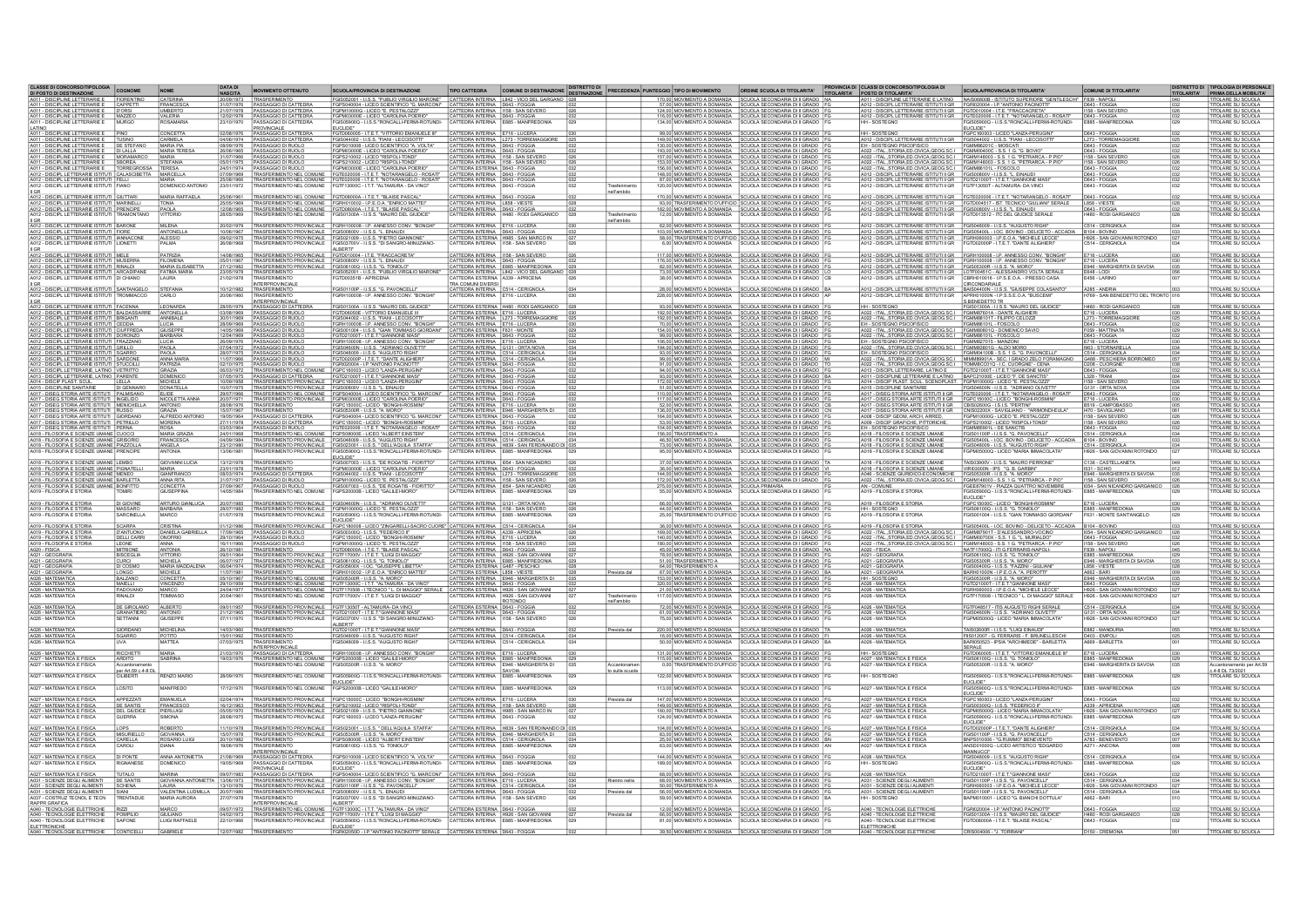|                                                                                                                                                                                                                                   | COGNOME                                               | <b>NOME</b>                                  |                                            | <b>MOVIMENTO OTTENUTO</b>                              | <b>SCUOLA/PROVINCIA DI DESTINAZIONE</b>                                                                                                                                                                                                                           | <b>TIPO CATTEDRA</b>                                                       | COMUNE DI DESTINAZIONE DISTRETTO DI                                                                                                 |                              | PRECEDENZA PUNTEGGIO TIPO DI MOVIMENTO                                        | ORDINE SCUOLA DI TITOLARITA'                                                                                                                                                                                                                                                                         |                                                                                                                                                                                                                               | SCUOLA/PROVINCIA DI TITOLARITA'                                                                                                                                                     | <b>COMUNE DI TITOLARITA</b>                                                                                 |                                                               |
|-----------------------------------------------------------------------------------------------------------------------------------------------------------------------------------------------------------------------------------|-------------------------------------------------------|----------------------------------------------|--------------------------------------------|--------------------------------------------------------|-------------------------------------------------------------------------------------------------------------------------------------------------------------------------------------------------------------------------------------------------------------------|----------------------------------------------------------------------------|-------------------------------------------------------------------------------------------------------------------------------------|------------------------------|-------------------------------------------------------------------------------|------------------------------------------------------------------------------------------------------------------------------------------------------------------------------------------------------------------------------------------------------------------------------------------------------|-------------------------------------------------------------------------------------------------------------------------------------------------------------------------------------------------------------------------------|-------------------------------------------------------------------------------------------------------------------------------------------------------------------------------------|-------------------------------------------------------------------------------------------------------------|---------------------------------------------------------------|
| DI POSTO DI DESTINAZIONE<br>1 - SCIENZE E TECNOLOGIE<br>1 - SCIENZE E TECNOLOGIE                                                                                                                                                  | CISTERNINO                                            | ALESSANDRA                                   | <b>NASCITA</b><br>09/04/1974<br>02/08/1956 | TRASFERIMENTO NEL COMUNE                               | FGIS06100Q - I.I.S.S. "G. TONIOLO                                                                                                                                                                                                                                 |                                                                            | CATTEDRA INTERNA E885 - MANFREDONIA<br>CATTEDRA ESTERNA   1158 - SAN SEVERO                                                         |                              |                                                                               | 70.00 MOVIMENTO A DOMANDA SCUOLA SECONDARIA DI II GRADO<br>86,00 MOVIMENTO A DOMANDA SCUOLA SECONDARIA DI II GRADO                                                                                                                                                                                   | TITOLARITA' POSTO DI TITOLARITA'<br>A041 - SCIENZE E TECNOLOGIE<br>A041 - SCIENZE E TECNOLOGIE                                                                                                                                | GPS20000B - LICEO "GALILEI-MORO                                                                                                                                                     | E885 - MANFREDONIA                                                                                          | TITOLARITA' PRIMA DELLA MOBILITA'                             |
| <b>INFORMATICHE</b>                                                                                                                                                                                                               |                                                       |                                              |                                            | <b>TRASFERIMENTO PROVINCIALE</b>                       | 700V - I.LS.S. "DI SANGRO-MINUZIANO<br>ALBERTI"                                                                                                                                                                                                                   | <b>STESSO COMUNE</b>                                                       |                                                                                                                                     |                              |                                                                               |                                                                                                                                                                                                                                                                                                      | <b>INFORMATICHE</b>                                                                                                                                                                                                           | GIS00300Q - I.I.S.S. "FEDERICO II                                                                                                                                                   |                                                                                                             | <b>TTOLARE SU SCUOLA</b>                                      |
| A041 - SCIENZE E TECNOLOGIE<br><b>INFORMATICHE</b>                                                                                                                                                                                | <b>IACOVINO</b>                                       | MRELLA SOCCORSA                              | 08/11/1968                                 | TRASFERIMENTO PROVINCIALE                              | EGIS03700V - LLS S. "DI SANGRO-MINLIZIANO-<br><b>ALBERTI</b>                                                                                                                                                                                                      | CATTEDRA INTERNA 1158 - SAN SEVERO                                         |                                                                                                                                     |                              |                                                                               | 94 00 MOVIMENTO A DOMANDA SCUOLA SECONDARIA DI ILGRADO                                                                                                                                                                                                                                               | A041 - SCIENZE E TECNOLOGIE<br>INFORMATICHE                                                                                                                                                                                   | EGTD02000P - IT F T "DANTE ALIGHIER!                                                                                                                                                | C514 - CERISNOLA                                                                                            | TITOLARE SU SCUOLA                                            |
| A041 - SCIENZE E TECNOLOGIE                                                                                                                                                                                                       | SENTINELLA                                            | FRANCESCO                                    | 06/04/1965                                 |                                                        | TRASFERIMENTO FGIS003000 - I.I.S.S. "FEDERICO II"<br>TRASFERIMENTO NEL COMUNE FGTF13000C - I.T.T. "ALTAMURA - DA VINC                                                                                                                                             | CATTEDRA ESTERNA A339 - APRICENA                                           |                                                                                                                                     |                              | 66.00 TRASFERIMENTO A                                                         | 18,00 MOVIMENTO A DOMANDA SCUOLA SECONDARIA DI II GRADO<br>SCUOLA SECONDARIA DI II GRADO                                                                                                                                                                                                             | A041 - SCIENZE E TECNOLOG<br>A042 - SCIENZE E TECNOLOGI                                                                                                                                                                       | NRH02000B - BRA - VELSO MUCC<br>FGRI020004 - LP."ANTONIO PACINOTI                                                                                                                   | B111 - BRA<br>D643 - FOGGIA                                                                                 | TOLARE SU SCUOLA<br><b>ITOLARE SU SCUOLA</b>                  |
| A042 - SCIENZE E TECNOLOGIE<br>A042 - SCIENZE E TECNOLOGIE                                                                                                                                                                        | <b>DI MISCIO</b><br>TROIANO                           | <b>SIOVANNI</b><br><b>ILIANA</b>             | 1/02/1974                                  | <b>TRASFERIMENTO PROVINCIALE</b>                       | FGRI16000B - I.P. "P.G. FRASSATI" - LOC. "M.L.                                                                                                                                                                                                                    | CATTEDRA INTERNA D643 - FOGGIA                                             |                                                                                                                                     |                              |                                                                               | 87,00 TRASFERMENTO D'UFFICIO SCUOLA SECONDARIA DI II GRADO                                                                                                                                                                                                                                           | A042 - SCIENZE E TECNOLOGI                                                                                                                                                                                                    | 900Q - I.I.S.S."RONCALLI-FERMI-ROTUNDI-                                                                                                                                             | E885 - MANFREDONIA                                                                                          | <b>ITOLARE SU SCUOLA</b>                                      |
| MECCANICHE<br>A044 - TECNOL TESSILI, ABBIGL E                                                                                                                                                                                     | LOMBARD                                               | GIACINTO                                     | 24/10/1977                                 |                                                        | KING*<br>TRASFERIMENTO PROVINCIALE FGIS021009 - I.I.S.S. "PIETRO GIANNONE                                                                                                                                                                                         | CATTEDRA ESTERNA H985 - SAN MARCO IN                                       | PUGLIA                                                                                                                              |                              | 42.00 MOVIMENTO A DOMANDA                                                     | SCUOLA SECONDARIA DI II GRADO                                                                                                                                                                                                                                                                        | <b>MECCANICHE</b><br>A044 - TECNOL TESSILI, ABBIGL E MODA                                                                                                                                                                     | EUCLIDE"<br>FGIS03700V - I.LS.S. "DI SANGRO-MINUZIANO                                                                                                                               | 158 - SAN SEVERC                                                                                            | <b>TITOLARE SU SCUOLA</b>                                     |
| MODA<br>A045 - SCIENZE ECONOMICO                                                                                                                                                                                                  | AVITABILE                                             | ANGELO                                       | 24/04/1975                                 | <b>RASFERIMENTO NEL COMUNE</b>                         | GTD020504 - IST. TECN. ECONOMICO STATALE                                                                                                                                                                                                                          | TRA COMUNI DIVERSI LAMIS<br>CATTEDRA ESTERNA C514 - CERIGNOLA              |                                                                                                                                     |                              |                                                                               | 52,00 TRASFERMENTO D'UFFICIO SCUOLA SECONDARIA DI II GRADO                                                                                                                                                                                                                                           | A045 - SCIENZE ECONOMICO-AZIENDAL                                                                                                                                                                                             | ALBERTIT<br>GIS01100P - I.I.S.S. "G. PAVONCELLI"                                                                                                                                    | C514 - CERIGNOLA                                                                                            | TITOLARE SU SCUOLA                                            |
| AZIENDALI<br>A045 - SCIENZE ECONOMICO-                                                                                                                                                                                            | MORSILLI                                              | <b>MATTEO</b>                                | 26/02/1966                                 | <b>TRASFERIMENTO NEL COMUNE</b>                        | SERALE<br>FGIS01300A - I.LS.S. "MAURO DEL GIUDICE                                                                                                                                                                                                                 | STESSO COMUNE                                                              | CATTEDRA INTERNA H480 - RODI GARGANICO                                                                                              |                              | 81.00 MOVIMENTO A DOMANDA                                                     | SCUOLA SECONDARIA DI II GRADO                                                                                                                                                                                                                                                                        | A045 - SCIENZE ECONOMICO-AZIENDALI                                                                                                                                                                                            | FGTD013512 - ITC DEL GIUDICE SERALE                                                                                                                                                 | <b>H480 - RODI GARGANICO</b>                                                                                | <b>TITOLARE SU SCUOLA</b>                                     |
| <b>AZIENDALI</b>                                                                                                                                                                                                                  |                                                       |                                              |                                            |                                                        |                                                                                                                                                                                                                                                                   |                                                                            |                                                                                                                                     | nell'ambito                  |                                                                               |                                                                                                                                                                                                                                                                                                      |                                                                                                                                                                                                                               |                                                                                                                                                                                     |                                                                                                             |                                                               |
| A045 - SCIENZE ECONOMICO<br>A045 - SCIENZE ECONOMICO                                                                                                                                                                              | <b>NIGRO</b><br>SICILIANO                             | ANGELO RAFFAELI<br>ANTONIA                   | 19/01/1974                                 |                                                        | TRASFERIMENTO NEL COMUNE FGTD02351L - I.I.S.S. "M. DELL'AQUILA- S.STAFFA" CATTEDRA INTERNA H839 - SAN FERDINANDO DI 03                                                                                                                                            | CATTEDRA INTERNA L858 - VIESTE                                             |                                                                                                                                     |                              |                                                                               | 42.00 TRASFERIMENTO D'UFFICIO SCUOLA SECONDARIA DI II GRADO<br>16.00 TRASFERMENTO D'UFFICIO SCUOLA SECONDARIA DI II GRADO<br>180.00 MOVIMENTO A DOMANDA SCUOLA SECONDARIA DI II GRADO                                                                                                                | A045 - SCIENZE ECONOMICO-AZIENDALI                                                                                                                                                                                            | A045 - SCIENZE ECONOMICO-AZIENDALI FGIS023001 - I.I.S.S. " DELL'AQUILA STAFFA<br>FGTD004517 - IST. TECNICO "GIULIANI" SE                                                            | H839 - SAN FERDINANDO DI PUGLIA<br>L858 - VIESTE                                                            | <b>TITOLARE SU SCUOLA</b><br>TITOLARE SU SCUOLA               |
| A045 - SCIENZE ECONOMICO<br>A045 - SCIENZE ECONOMICO                                                                                                                                                                              | VALENTINO<br>BIANCARDIN                               | LORENZO NAZARK<br>MICHELE VINCENZO           | 29/07/1964<br>05/04/1961                   |                                                        | TRASFERIMENTO NEL COMUNE FGIS00400G - I.I.S.S. "FAZZINI - GIULIAN"<br>TRASFERIMENTO NEL COMUNE FGTD08000A - I.T.E.T. "BLAISE PASCAL"<br>TRASFERIMENTO PROVINCIALE FGTD010004 - I.T.E. "FRACCACRETA"                                                               | CATTEDRA INTERNA D643 - FOGGIA<br>CATTEDRA INTERNA   1158 - SAN SEVERO     |                                                                                                                                     | Rientro nella                |                                                                               | 238,00 MOVIMENTO A DOMANDA   SCUOLA SECONDARIA DI II GRADO                                                                                                                                                                                                                                           | A045 - SCIENZE ECONOMICO-AZIENDALI EGRI020004 - I P. "ANTONIO PACINOTTI"<br>A045 - SCIENZE ECONOMICO-AZIENDALI FGTD06050E - VITTORIO EMANUELE III<br>A045 - SCIENZE ECONOMICO-AZIENDALI FGIS021009 - I.I.S.S. "PIETRO GIANNON |                                                                                                                                                                                     | D643 - FOGGIA<br>E716 - LUCERA                                                                              | <b>TITOLARE SU SCUOLA</b><br>TOLARE SU SCUOLA                 |
| A045 - SCIENZE ECONOMICO<br>A045 - SCIENZE ECONOMI                                                                                                                                                                                | CIAVARELLA<br>CLEMENTE                                | ASSUNTA MARIA PIA                            | 08/08/1960                                 |                                                        | TRASFERIMENTO PROVINCIALE FGTF17000V - I.T.E.T. "LUIGI DI MAGGIO"                                                                                                                                                                                                 | CATTEDRA INTERNA   H926 - SAN GIOVANNI                                     |                                                                                                                                     |                              |                                                                               | $\begin{tabular}{ c c c c c c c c } \hline 275,00 & MOVMERTO & DOMANDA & SCUOLA SECONDARAA & DII & GRADO \\ \hline 196,00 & MOVMERTO & DOMANDA & SCUOLA SECONDARAA & DI II GRADO \\ \hline 51,00 & MOVMRENTO & DOMANDA & SCUOLA SECONDARAA & DI II GRADO \\ \hline \end{tabular}$                    |                                                                                                                                                                                                                               |                                                                                                                                                                                     | H985 - SAN MARCO IN LAMIS                                                                                   | <b>ITOLARE SU SCUOLA</b>                                      |
| A045 - SCIENZE ECONOMICO<br>A045 - SCIENZE ECONOMICO                                                                                                                                                                              | PADOVANO<br>PENNA                                     | CLAUDIO<br><b>GIUSEPPINA</b>                 | 06/09/1978<br>02/01/1978                   |                                                        | TRASFERIMENTO PROVINCIALE FGTD010004 - LT.E. "FRACCACRETA" CATTEDRA INTERNA 1158 - SAN SEVERO TRASFERIMENTO PROVINCIALE FGTD010004 - LT.E. "FRACCACRETA" CATTEDRA INTERNA 1158 - SAN SEVERO<br>TRASFERIMENTO PROVINCIALE FGIS044002 - I.I.S.S. "FIANI - LECCISOTT |                                                                            |                                                                                                                                     |                              |                                                                               |                                                                                                                                                                                                                                                                                                      | A045 - SCIENZE ECONOMICO-AZIENDALI FGIS044002 - LLS.S. "FIANI - LECCISOTTI<br>A045 - SCIENZE ECONOMICO-AZIENDALI FGIS044002 - LLS.S. "FAZZINI - GIULIANI                                                                      |                                                                                                                                                                                     | L273 - TORREMAGGIORE<br>L858 - VIESTE<br>H480 - RODI GARGANIC                                               | TITOLARE SU SCUOLA<br><b>ITOLARE SU SCUOLA</b>                |
| A045 - SCIENZE ECONOMIC                                                                                                                                                                                                           | SOLMANDO                                              |                                              |                                            |                                                        | TRASFERIMENTO PROVINCIALE FGR1020004 - LP. "ANTONIO PACINOTTE"<br>TRASFERIMENTO PROVINCIALE FGTD08000A - LT.E.T. "BLAISE PASCAL"                                                                                                                                  |                                                                            | CATTEDRA INTERNA L273 - TORREMAGGIORE<br>CATTEDRA INTERNA D643 - FOGGIA                                                             |                              |                                                                               | 89,00 MOVIMENTO A DOMANDA SCUOLA SECONDARIA DI II GRADO<br>99,00 MOVIMENTO A DOMANDA SCUOLA SECONDARIA DI II GRADO                                                                                                                                                                                   |                                                                                                                                                                                                                               | A045 - SCIENZE ECONOMICO-AZIENDALI FGIS01300A - I.I.S.S. "MAURO DEL GIUDICE"<br>A045 - SCIENZE ECONOMICO-AZIENDALI FGRH08050C - I.P.E.O.A - SERALE "M. LECO                         | H926 - SAN GIOVANNI ROTONDO                                                                                 | <b>ITOLARE SU SCUOLA</b>                                      |
| A045 - SCIENZE ECONOMICO<br>A045 - SCIENZE ECONOMICO                                                                                                                                                                              | <b>VENTURA</b><br>CANISTRO                            | ANGELA<br>GIUSEPPE                           | 03/08/1963<br>21/04/1986                   | <b>TRASFERIMENTO</b>                                   | FGRH06050C - LP.E.O.A - SERALE "M. LECCI                                                                                                                                                                                                                          | CATTEDRA INTERNA   D643 - FOGGIA<br>CATTEDRA ESTERNA H926 - SAN GIOVANN    |                                                                                                                                     | Prevista dal                 |                                                                               | 169.00 MOVIMENTO A DOMANDA SCUOLA SECONDARIA DI II GRADO<br>48.00 MOVIMENTO A DOMANDA SCUOLA SECONDARIA DI II GRADO                                                                                                                                                                                  |                                                                                                                                                                                                                               | AG45 - SCIENZE ECONOMICO-AZIENDALI FGIS04600N - I.I.S.S. "ADRIANO OLIVETTI"<br>AG45 - SCIENZE ECONOMICO-AZIENDALI TAIS02100N - I.I.S.S. "QUINTO ORAZIO FLACCO                       | C136 - CASTELLANET/                                                                                         | <b>ITOLARE SU SCUOLA</b><br><b>ITOLARE SU SCUOLA</b>          |
| A045 - SCIENZE ECONOMIC<br>A045 - SCIENZE ECONOMICO                                                                                                                                                                               | <b>DELLI CARR</b>                                     | ANGELO<br>LUCA                               | 21/12/1972                                 | TRASFERIMENTO                                          | GTD013512 - ITC DEL GIUDICE SERALE<br>FGIS04600N - LLS.S. "ADRIANO OLIVETTI                                                                                                                                                                                       | CATTEDRA ESTERNA   G131 - ORTA NOVA                                        | CATTEDRA ESTERNA H480 - RODI GARGANICO 02                                                                                           |                              |                                                                               | 45.00 MOVIMENTO A DOMANDA SCUOLA SECONDARIA DI II GRADO<br>43.00 MOVIMENTO A DOMANDA SCUOLA SECONDARIA DI II GRADO                                                                                                                                                                                   | A045 - SCIENZE ECONOMICO-AZIENDALI PRTD040000 - "BODONI"<br>A045 - SCIENZE ECONOMICO-AZIENDALI BARI05000G - I.P. "ARCHIMEDE"                                                                                                  |                                                                                                                                                                                     | G337 - PARMA                                                                                                | <b>ITOLARE SU SCUOLA</b><br><b>TITOLARE SU SCUOLA</b>         |
| A045 - SCIENZE ECONOMICO<br>A046 - SCIENZE GIURIDICO                                                                                                                                                                              | <b>IUSO</b><br>DE PEPPO                               | <b>GIUSEPPE</b><br><b>FRANCESCA F</b>        | 31/12/1983<br>02/12/1973                   | TRASFERIMENTO<br>TRASFERIMENTO NEL COMUNE              | FGTD06050E - VITTORIO EMANUELE III<br><b>FGTD060005 - I.T.E.T. "VITTORIO EMANUELE I</b>                                                                                                                                                                           | CATTEDRA INTERNA E716 - LUCERA<br>CATTEDRA INTERNA E716 - LUCER            |                                                                                                                                     |                              |                                                                               | 66.00 MOVIMENTO A DOMANDA SCUOLA SECONDARIA DI II GRADO<br>68.00 MOVIMENTO A DOMANDA SCUOLA SECONDARIA DI II GRADO                                                                                                                                                                                   | A045 - SCIENZE ECONOMICO-AZIENDALI MIS04700R - E. DE NICOLA<br>A046 - SCIENZE GIURIDICO-ECONOMICHE FGTD06050E - VITTORIO EMANUELE II                                                                                          |                                                                                                                                                                                     | 1690 - SESTO SAN GIOVANN<br>E716 - LUCERA                                                                   | <b>TITOLARE SU SCUOLA</b><br><b>TITOLARE SU SCUOLA</b>        |
| A046 - SCIENZE GIURIDICO-<br>A046 - SCIENZE GIURIDICO-                                                                                                                                                                            | <b>MAIELLO</b>                                        | ANTONIO<br>LAURA                             | 04/11/1964                                 |                                                        | TRASFERIMENTO NEL COMUNE FGIS00400G - I.I.S.S. "FAZZINI - GIULIANI"<br>TRASFERIMENTO NEL COMUNE FGTD08000A - I.T.E.T. "BLAISE PASCAL"                                                                                                                             | CATTEDRA INTERNA L858 - VIESTE<br>CATTEDRA ESTERNA D643 - FOGGIA           |                                                                                                                                     | 028                          |                                                                               | 56.00 TRASFERMENTO D'UFFICIO SCUOLA SECONDARIA DI II GRADO                                                                                                                                                                                                                                           |                                                                                                                                                                                                                               | A046 - SCIENZE GIURIDICO-ECONOMICHE FGTD004517 - IST. TECNICO "GIULIANI" SERALE.<br>A046 - SCIENZE GIURIDICO-ECONOMICHE FGIS00800V - I.I.S.S. "L. EINAUDI                           | L858 - VIESTE                                                                                               | <b>TITOLARE SU SCUOLA</b>                                     |
| A046 - SCIENZE GIURIDICO                                                                                                                                                                                                          | PADALINO                                              | GIOVANNI                                     | 05/09/1969<br>24/10/1968                   |                                                        |                                                                                                                                                                                                                                                                   | CATTEDRA ESTERNA D643 - FOGGIA                                             |                                                                                                                                     |                              | 123.00 TRASFERIMENTO A                                                        | SCUOLA SECONDARIA DI II GRADO<br>123,00 TRASFERIMENTO A SCUULA SECONDARIA DI II GRADO                                                                                                                                                                                                                | HH - SOSTEGNO FGTD08000A - LT.E.T. "BLAISE PASCAL A046 - SCIENZE GIURIDICO-ECONOMICHE FGTD010004 - LT.E. "FRACCACRETA"                                                                                                        |                                                                                                                                                                                     | D643 - FOGGIA<br>D643 - FOGGIA                                                                              | ITOLARE SU SCUOLA<br>TITOLARE SU SCUOLA<br>TITOLARE SU SCUOLA |
| A046 - SCIENZE GIURIDICO<br>A046 - SCIENZE GIURIDICO                                                                                                                                                                              | DE ROGATI<br>MAZZONI                                  | LUCIA<br>MARIA ANTONIETTA                    | 27/02/1961                                 |                                                        | TRASFERIMENTO NEL COMUNE FGRO008508 - L. EINAUDI<br>TRASFERIMENTO PROVINCIALE FGRO2003-1. IP. ANTONIO PACINOTIT<br>TRASFERIMENTO PROVINCIALE FGTD080005 - I.T.E.T. "VITTORIO EMANUELE III"                                                                        | CATTEDRA INTERNA   E716 - LUCERA                                           |                                                                                                                                     | Prevista dal<br>Prevista dal |                                                                               | 60,00 MOVIMENTO A DOMANDA SCUOLA SECONDARIA DI II GRADO<br>167,00 MOVIMENTO A DOMANDA SCUOLA SECONDARIA DI II GRADO                                                                                                                                                                                  | A046 - SCIENZE GIURIDICO-ECONOMICHE   FGIS05300R - LLS.S. "A. MORO"                                                                                                                                                           |                                                                                                                                                                                     | 158 - SAN SEVERO<br>E946 - MARGHERITA DI SAVOIA                                                             | <b>ITOLARE SU SCUOLA</b>                                      |
| A046 - SCIENZE GIURIDICI<br>A046 - SCIENZE GIURIDICO                                                                                                                                                                              | PIEMONT<br>DE COTIIS                                  | <b>GIANLUIGI</b>                             | 2/10/1974                                  | TRASFERIMENTO PROVINCIALE                              | <b>GTD06050E - VITTORIO EMANUELE III</b>                                                                                                                                                                                                                          | CATTEDRA ESTERNA E716 - LUCERA                                             |                                                                                                                                     | Prevista dal                 |                                                                               | 58,00 MOVIMENTO A DOMANDA SCUOLA SECONDARIA DI II GRADO 70,00 MOVIMENTO A DOMANDA SCUOLA SECONDARIA DI II GRADO                                                                                                                                                                                      |                                                                                                                                                                                                                               | A046 - SCIENZE GIURIDICO-ECONOMICHE FGIS052001 - LLS.S. "PUBLIO VIRGILIO MARONE"<br>A046 - SCIENZE GIURIDICO-ECONOMICHE RNP S06003 - LICEO "A VOLTA - F. FELLINI"<br> HH - SOSTEGNO | L842 - VICO DEL GARGANO<br>H274 - RICCIONE<br>L113 - TERMOLI                                                | <b>TOLARE SU SCUOLA</b>                                       |
| A046 - SCIENZE GIURIDICO<br><b>ECONOMICHE</b>                                                                                                                                                                                     | <b>SIANCOLA</b>                                       | LUCIA<br>AMELIA AUSILIA                      | 19/04/1966<br>03/11/1967                   | TRASFERIMENTO<br><b>INTERPROVINCIALE</b>               | GRH010002 - LP.E.O.A. "ENRICO MATTEL"<br>GRH010002 - LP.E.O.A. "ENRICO MATTEL"<br>CIRCONDARIALE                                                                                                                                                                   | CATTEDRA ESTERNA L858 - VIESTE<br>TRA COMUNI DIVERSI                       |                                                                                                                                     |                              | 73.00 MOVIMENTO A DOMANDA                                                     | <b>SCUOLA SECONDARIA DI II GRADO</b>                                                                                                                                                                                                                                                                 |                                                                                                                                                                                                                               |                                                                                                                                                                                     |                                                                                                             | TITOLARE SU SCUOLA<br>TITOLARE SU SCUOLA                      |
| A046 - SCIENZE GIURIDICO                                                                                                                                                                                                          |                                                       | PASQUARELLA MARIA LUISA TERES                | 07/06/1963                                 |                                                        | GIS05300R - I.I.S.S. "A. MORO"                                                                                                                                                                                                                                    |                                                                            | CATTEDRA INTERNA E946 - MARGHERITA DI                                                                                               |                              |                                                                               | 112.00 MOVIMENTO A DOMANDA SCUOLA SECONDARIA DI II GRADO                                                                                                                                                                                                                                             | A046 - SCIENZE GIURIDICO-ECONOMICHE PGTD12000A - MAGIONE                                                                                                                                                                      |                                                                                                                                                                                     | E805 - MAGIONE                                                                                              | <b>TITOLARE SU SCUOLA</b>                                     |
| A046 - SCIENZE GIURIDICO-<br>A046 - SCIENZE GIURIDICO-                                                                                                                                                                            | <b>FIALA</b>                                          | CIAVARELLA VENERANDA<br><b>GIOVANNA MARV</b> | 03/10/1965                                 | 09/11/1968 PASSAGGIO DI CATTEDRA<br>PASSAGGIO DI RUOLO | FGIS05300R - LLS.S. "A. MORO"<br>FGPM10000G - LICEO "E. PESTALOZZI"                                                                                                                                                                                               | CATTEDRA ESTERNA   I158 - SAN SEVERO                                       | CATTEDRA INTERNA E946 - MARGHERITA DI                                                                                               |                              | 195.00 MOVIMENTO A DOMANDA SCUOLA PRIMARIA                                    | 116.00 MOVIMENTO A DOMANDA SCUOLA SECONDARIA DI II GRADO                                                                                                                                                                                                                                             | HH-SOSTEGNO<br>AN - COMUNE                                                                                                                                                                                                    | FGIS04600N - I.I.S.S. "ADRIANO OLIVETTI<br>FGEE11201A - CIRCOLO DIDATTICO "DE AMICIS"                                                                                               | G131 - ORTA NOVA<br>1158 - SAN SEVERO                                                                       | <b>TITOLARE SU SCUOLA</b><br><b>TITOLARE SU SCUOLA</b>        |
| A046 - SCIENZE GIURIDICO-<br>A047 - SCIENZE MATEMATICHE                                                                                                                                                                           | D'ANDOL/                                              | LOREDANA<br>PASQUALE                         | 05/10/1974<br>10/10/1962                   | PASSAGGIO DI RUOLO                                     | FGIS021009 - I I S.S. "PIETRO GIANNONE"<br>FGTD060005 - I T.E.T. "VITTORIO EMANUELE II                                                                                                                                                                            | CATTEDRA ESTERNA H985 - SAN MARCO IN CATTEDRA INTERNA E716 - LUCERA        |                                                                                                                                     |                              |                                                                               | 153.00 MOVIMENTO A DOMANDA SCUOLA PRIMARIA<br>224.00 MOVIMENTO A DOMANDA SCUOLA PRIMARIA                                                                                                                                                                                                             | AN - COMUNE<br>A047 - SCIENZE MATEMATICHE APPLICATE                                                                                                                                                                           | FGEE84502R - ALIGHIER<br>FGTD06050E - VITTORIO EMANUELE II                                                                                                                          | H926 - SAN GIOVANNI ROTONDO<br>E716 - LUCERA                                                                | TITOLARE SU SCUOLA<br>TITOLARE SU SCUOLA                      |
| APPLICATE                                                                                                                                                                                                                         |                                                       | MARIA ADELI                                  | 889110/12                                  | TRASFERIMENTO NEL COMUNE                               | FGTD06050E - VITTORIO EMANUELE III                                                                                                                                                                                                                                |                                                                            |                                                                                                                                     | nell'ambito                  |                                                                               |                                                                                                                                                                                                                                                                                                      |                                                                                                                                                                                                                               | GPC15000C - LICEO "BONGHI-ROSMIN                                                                                                                                                    |                                                                                                             | <b>TITOLARE SU SCUOLA</b>                                     |
| APPLICATE<br>A047 - SCIENZE MATEMATICHE<br>A047 - SCIENZE MATEMATICHE                                                                                                                                                             | DE CANCELLIS LUIGIA                                   |                                              |                                            |                                                        | 2006/1985 TRASFERIMENTO PROVINCIALE FGTD010004 - TTLC-FRACCACRETA"<br>14/05/1985 TRASFERIMENTO PROVINCIALE FGTD010004 - I.T.E. "FRACCACRETA"                                                                                                                      |                                                                            | CATTEDRA ESTERNA E716 - LUCERA<br>CATTEDRA ESTERNA 1158 - SAN SEVERO<br>CATTEDRA INTERNA 1273 - TORREMAGGIORE                       |                              |                                                                               | $\begin{array}{ l l l } \hline 101,00 & \text{MOVIMENTO A DOMANDA} & \text{SCUOLA SECONDARIA DI I GRADO} \\ \hline 252,00 & \text{MOVIMENTO A DOMANDA} & \text{SCUOLA SECONDARA DI I GRADO} \\ \hline 82,00 & \text{MOVIMENTO A DOMANDA} & \text{SCUOLA SECONDARA DI I GRADO} \\ \hline \end{array}$ | HH - SOSTEGNO FGPC15000C - LICEO "BONGHI-RO<br>A047 - SCIENZE MATEMATICHE APPLICATE FGIS044002 - LLS.S. "FIANI - LECCIS                                                                                                       |                                                                                                                                                                                     | E716 - LUCERA<br>L273 - TORREMAGGIORE                                                                       | TITOLARE SU SCUOLA                                            |
| A047 - SCIENZE MATEMATICHE<br>A048 - SCIENZE MOTORIE                                                                                                                                                                              | <b>TARDIO</b><br>CASTRIOTTA<br>CASTRIOTTA GRAZIA RITA | <b>MARIA</b>                                 | 20/03/1985                                 |                                                        | TRASFERIMENTO NEL COMUNE FGIS06100Q - I.I.S.S. "G. TONIOLO"                                                                                                                                                                                                       | CATTEDRA INTERNA E885 - MANFREDONIA                                        |                                                                                                                                     |                              |                                                                               | 160,00 MOVIMENTO A DOMANDA SCUOLA SECONDARIA DI II GRADO 181,00 MOVIMENTO A DOMANDA SCUOLA SECONDARIA DI II GRADO                                                                                                                                                                                    | HH - SOSTEGNO                                                                                                                                                                                                                 | A047 - SCIENZE MATEMATICHE APPLICATE FGIS023001 - I.LS.S. * DELL'AQUILA STAFF.<br>FGIS06100Q - I.I.S.S. "G. TONIOLC                                                                 | H839 - SAN FERDINANDO DI PUGLIA<br>E885 - MANFREDONA                                                        | <b>TITOLARE SU SCUOLA</b>                                     |
| A048 - SCIENZE MOTORIE<br>A048 - SCIENZE MOTORIE E                                                                                                                                                                                | <b>CRISETTI</b>                                       | GRAZIA                                       | 01/01/1960<br>02/10/1966                   | RASFERIMENTO NEL COMUNE FGTF13000C - I                 | TRASFERIMENTO NEL COMUNE FGRH060003 - LP.E.O.A. "MICHELE LECCE                                                                                                                                                                                                    | CATTEDRA INTERNA   D643 - FOGGIA<br>CATTEDRA INTERNA   H926 - SAN GIOVANNI |                                                                                                                                     |                              |                                                                               | 58.00 MOVIMENTO A DOMANDA SCUOLA SECONDARIA DI II GRADO                                                                                                                                                                                                                                              | A048 - SCIENZE MOTORIE E SPORTIVE II<br>HH-SOSTEGNO                                                                                                                                                                           | FGTD21000T - LT.E.T."GIANNONE MA<br>FGRH060003 - I.P.E.O.A. "MICHELE LECCE                                                                                                          | H926 - SAN GIOVANNI ROTONDO                                                                                 | TOLARE SU SCUOLA<br><b>ITOLARE SU SCUOLA</b>                  |
| A048 - SCIENZE MOTORIE<br>A048 - SCIENZE MOTORIE E                                                                                                                                                                                | DEL GROSSO<br>LA PORTA                                | <b>IVANO</b><br>EMANUELE                     | 25/01/1989<br>10/01/1989                   |                                                        | TRASFERIMENTO NEL COMUNE FGIS00800V - I.I.S.S. "L. EINAUDI<br>TRASFERIMENTO NEL COMUNE FGTF17000V - I.T.E.T. "LUIGI DI MAGGIO                                                                                                                                     | CATTEDRA ESTERNA   D643 - FOGGIA                                           | CATTEDRA INTERNA   H926 - SAN GIOVANNI                                                                                              |                              |                                                                               | 51.00 TRASFERMENTO D'UFFICIO SCUOLA SECONDARIA DI II GRADO 6.00 MOVIMENTO A DOMANDA SCUOLA SECONDARIA DI II GRADO                                                                                                                                                                                    | A048 - SCIENZE MOTORIE E SPORTIVE   FGPC160003 - LICEO "LANZA-PERUGINI"<br>A048 - SCIENZE MOTORIE E SPORTIVE   FGRH060003 - I.P.E.O.A. "MICHELE LECCE"                                                                        |                                                                                                                                                                                     | D643 - FOGGIA<br>H926 - SAN GIOVANNI ROTONDO                                                                | TITOLARE SU SCUOLA                                            |
| A048 - SCIENZE MOTORIE E<br>A048 - SCIENZE MOTORIE E                                                                                                                                                                              | <b>MARRAZZO</b><br><b>SCHENA</b>                      | CIRA<br>MARIA FILOMEN                        | 03/09/1968<br>05/08/1961                   |                                                        | TRASFERIMENTO NEL COMUNE FGTD21000T - I.T.E.T."GIANNONE MAST                                                                                                                                                                                                      | CATTEDRA INTERNA D643 - FOGGIA                                             |                                                                                                                                     |                              |                                                                               | 169.00 MOVIMENTO A DOMANDA SCUOLA SECONDARIA DI II GRADO                                                                                                                                                                                                                                             | A048 - SCIENZE MOTORIE E SPORTIVE II FGRI020004 - I.P. "ANTONIO PACINOTTI"                                                                                                                                                    |                                                                                                                                                                                     | D643 - FOGGIA<br>D643 - FOGGIA                                                                              | <b>TITOLARE SU SCUOLA</b><br><b>TITOLARE SU SCUOLA</b>        |
| A048 - SCIENZE MOTORIE E                                                                                                                                                                                                          |                                                       | FRANCESCO                                    |                                            | TRASFERIMENTO PROVINCIALE                              | TRASFERIMENTO NEL COMUNE FGTD08000A - I.T.E.T. "BLAISE PASCAL"<br>FGIS05900Q - I.I.S.S."RONCALLI-FERMI-ROTUNDI-                                                                                                                                                   | CATTEDRA INTERNA D643 - FOGGIA<br>CATTEDRA INTERNA E885 - MANFREDONIA      |                                                                                                                                     |                              |                                                                               | 198.00 MOVIMENTO A DOMANDA SCUOLA SECONDARIA DI II GRADO<br>59,00 MOVIMENTO A DOMANDA SCUOLA SECONDARIA DI II GRADO                                                                                                                                                                                  | A048 - SCIENZE MOTORIE E SPORTIVE   FGISO0800V - ILS.S. "L. ENAUDI<br>A048 - SCIENZE MOTORIE E SPORTIVE   FGISO0400G - I.I.S.S. "FAZZINI - GIULIANI"                                                                          |                                                                                                                                                                                     | L858 - VIESTE                                                                                               | <b>TITOLARE SU SCUOLA</b>                                     |
| SPORTIVE II GRADO<br>A048 - SCIENZE MOTORIE                                                                                                                                                                                       | BERRILLI                                              | <b>ALFONSC</b>                               | 08/06/1971                                 |                                                        | EUCLIDE*<br>TRASFERIMENTO PROVINCIALE FGPS040004 - LICEO SCIENTIFICO "G. MARCONI"                                                                                                                                                                                 | CATTEDRA ESTERNA   D643 - FOGGV                                            |                                                                                                                                     |                              |                                                                               | 111,00 MOVIMENTO A DOMANDA SCUOLA SECONDARIA DI II GRADO                                                                                                                                                                                                                                             | <b>GRADO</b>                                                                                                                                                                                                                  |                                                                                                                                                                                     |                                                                                                             | <b>TOLARE SU SCUOLA</b>                                       |
| A048 - SCIENZE MOTORIE E<br>A048 - SCIENZE MOTORIE E                                                                                                                                                                              | CHECOLA<br>COCCIARDI                                  | MICHELE<br>FAUSTINO                          | 12/02/1965<br>19/08/1966                   |                                                        | TRASFERIMENTO PROVINCIALE FGPS210002 - LICEO "RISPOLI-TONDI"<br>TRASFERIMENTO PROVINCIALE FGIS007003 - I.IS.S. "DE ROGATIS - FIORITTO"<br>TRASFERIMENTO PROVINCIALE FGPC15000C - LICEO "BONGHI-ROSMINI"                                                           | CATTEDRA ESTERNA 1158 - SAN SEVERO<br>CATTEDRA INTERNA 1054 - SAN NICANDRO |                                                                                                                                     | Prevista dal                 |                                                                               | 174,00 MOVIMENTO A DOMANDA SCUOLA SECONDARIA DI II GRADO<br>108,00 MOVIMENTO A DOMANDA SCUOLA SECONDARIA DI II GRADO<br>36,00 MOVIMENTO A DOMANDA SCUOLA SECONDARIA DI II GRADO                                                                                                                      |                                                                                                                                                                                                                               |                                                                                                                                                                                     | H926 - SAN GIOVANNI ROTONDO                                                                                 | TITOLARE SU SCUOLA                                            |
| A048 - SCIENZE MOTORIE                                                                                                                                                                                                            | <b>DI GIOIA</b>                                       | PASQUALE                                     | 28/10/1982                                 |                                                        |                                                                                                                                                                                                                                                                   | CATTEDRA ESTERNA E716 - LUCERA                                             |                                                                                                                                     |                              |                                                                               |                                                                                                                                                                                                                                                                                                      |                                                                                                                                                                                                                               |                                                                                                                                                                                     |                                                                                                             | <b>ITOLARE SU SCUOLA</b>                                      |
| A048 - SCIENZE MOTORIE E<br>A048 - SCIENZE MOTORIE E                                                                                                                                                                              | MAZZEO<br>SPERINTEO                                   | MARIA ANTONIE                                |                                            |                                                        | TRASFERIMENTO PROVINCIALE FGPS210002 - LICEO "RISPOLI-TONDI"<br>TRASFERIMENTO FROVINCIALE FGRH100008 - LP. ANNESSO CONV. "E                                                                                                                                       | CATTEDRA INTERNA   1158 - SAN SEVERO<br>CATTEDRA INTERNA   E716 - LUCERA   |                                                                                                                                     |                              |                                                                               | 311,00 MOVIMENTO A DOMANDA SCUOLA SECONDARIA DI II GRADO                                                                                                                                                                                                                                             | A048 - SCIENZE MOTORIE E SPORTIVE II<br>A048 - SCIENZE MOTORIE E SPORTIVE II                                                                                                                                                  | FGTF17000V - I.T.E.T. "LUIGI DI MAGGIO"<br>BAIS046009 - I.I.S.S. "LEONTINE E GIUSEPPE DE                                                                                            | H926 - SAN GIOVANNI ROTONDO<br>A669 - BARLETTA                                                              | TITOLARE SU SCUOLA<br>TITOLARE SU SCUOLA                      |
| SPORTIVE II GRADO<br>A048 - SCIENZE MOTORIE                                                                                                                                                                                       | CRISTIANO                                             | <b>ANGELA MARL</b>                           | 22/04/1965<br>10/11/1962                   | <b>INTERPROVINCIALE</b><br><b>PASSAGGIO DI RUOLO</b>   | 3505300R - LLS S "A MORO                                                                                                                                                                                                                                          |                                                                            | CATTEDRA INTERNA E946 - MARGHERITA DI                                                                                               |                              | 206.00 MOVIMENTO A DOMANDA SCUOLA PRIMARIA                                    |                                                                                                                                                                                                                                                                                                      | GRADO<br>AN - COMUNE                                                                                                                                                                                                          | NITTIS*<br>FGEE85401E - PAPA GIOVANNI XXII                                                                                                                                          | FR46 - MARGHERITA DI SAVOIA                                                                                 | <b>TITOLARE SU SCUOLA</b>                                     |
| A048 - SCIENZE MOTORIE E<br>A048 - SCIENZE MOTORIE E                                                                                                                                                                              | <b>DI MARTINO</b><br>DIPAOLA                          | VINCENZO<br><b>FERDINANDO</b>                | 10/07/1964                                 | PASSAGGIO DI RUOLO<br>PASSAGGIO DI RUOLO               | FGIS001004 - I.I.S.S. "GIAN TOMMASO GIORDANI" CATTEDRA INTERNA F631 - MONTE<br>FGIS05300R - LLS.S. "A. MORO"                                                                                                                                                      |                                                                            | CATTEDRA INTERNA E946 - MARGHERITA DI                                                                                               |                              | 215.00 MOVIMENTO A DOMANDA SCUOLA PRIMARM                                     | 118.00 MOVIMENTO A DOMANDA SCUOLA SECONDARIA DI IGRADO                                                                                                                                                                                                                                               | AN - COMUNE<br>A049 - SC. MOT. E SPORT. SC. I GR.                                                                                                                                                                             | FGEE83101T - EX SECONDO CIRCOLO<br>FGMM87501E - GARIBALDI                                                                                                                           | F631 - MONTE SANTANGELO<br><b>B915 - TRINITAPOLI</b>                                                        | <b>TITOLARE SU SCUOLA</b><br><b>TITOLARE SU SCUOLA</b>        |
| A048 - SCIENZE MOTORIE E                                                                                                                                                                                                          | <b>LAURIOLA</b>                                       | ROSANNA                                      | 30/03/1971                                 | PASSAGGIO DI RUOLO                                     | GISOS900O - LIS S "RONCALLEERMEROTUNDE CATTEDRA INTERNA FRAS - MANEREDONIA<br>EUCLIDE <sup>®</sup>                                                                                                                                                                |                                                                            |                                                                                                                                     |                              | 201.00 MOVIMENTO A DOMANDA SCUOLA PRIMARIA                                    |                                                                                                                                                                                                                                                                                                      | AN - COMUNE                                                                                                                                                                                                                   | FGEE88801R - MADRE TERESA DI CALCUTTA                                                                                                                                               | <b>F885 - MANEREDONIA</b>                                                                                   | <b>TITOLARE SU SCUOLA</b>                                     |
| SPORTIVE II GRADO<br>A048 - SCIENZE MOTORIE E<br>A048 - SCIENZE MOTORIE E                                                                                                                                                         | RIGNANESE<br><b>RUSSI</b>                             | DANIELA<br>CARLA                             | 28/09/1970<br>1/08/1968                    | PROVINCIALE<br>PASSAGGIO DI RUOL<br>ASSAGGIO DI RUOLO  | GIS04600N - LLS.S.<br>GIS03700V - LLS.S. "DI SANGRO-MINUZIANO                                                                                                                                                                                                     | CATTEDRA ESTERNA 1158 - SAN SEVERO                                         |                                                                                                                                     |                              | 224,00 MOVIMENTO A DOMANDA SCUOLA DELL'INFANZIA<br>116.00 MOVIMENTO A DOMANDA | <b>SCUOLA PRIMARIA</b>                                                                                                                                                                                                                                                                               | EH - SOSTEGNO PSICOFISICO                                                                                                                                                                                                     | PARISI-DE SANCTIS'<br>FGAA85900B - I.C. "PARISI-DE SA<br>FGEE11001P - SAN BENEDETTO                                                                                                 | D643 - FOGGIA<br>1158 - SAN SEVERO                                                                          | <b>ITOLARE SU SCUOLA</b><br>ITOLARE SU SCUOLA                 |
| SPORTIVE II GRADO                                                                                                                                                                                                                 |                                                       |                                              |                                            | PROVINCIALE<br>PASSAGGIO DI RUOLO                      | <b>N RERTI*</b>                                                                                                                                                                                                                                                   | TRA COMUNI DIVERSI<br>CATTEDRA INTERNA E716 - LUCERA                       |                                                                                                                                     |                              |                                                                               |                                                                                                                                                                                                                                                                                                      |                                                                                                                                                                                                                               |                                                                                                                                                                                     |                                                                                                             |                                                               |
| A048 - SCIENZE MOTORIE E VIL                                                                                                                                                                                                      | SCROCCO<br>VILLANI                                    | MILENA VALERIA<br>MARINA CONCE"              | 05/06/1980<br>31/07/1967                   | PASSAGGIO DI RUOLO                                     | STD060005 - I.T.E.T. "VITTORIO EMANUELE III"<br>:GTF13000C - LT.T. "ALTAMURA - DA VINCI"<br>:GIS023001 - LLS.S. " DELL'AQUILA STAFFA"                                                                                                                             | CATTEDRA ESTERNA D643 - FOGGIA                                             |                                                                                                                                     |                              |                                                                               | 106,00 MOVIMENTO A DOMANDA SCUOLA SECONDARIA DI I GRADO<br>168,00 MOVIMENTO A DOMANDA SCUOLA SECONDARIA DI I GRADO                                                                                                                                                                                   | <b>EH - SOSTEGNO PSICOFISICO</b>                                                                                                                                                                                              | FGMM842017 - FRANCESCO ANTONIO FASAN<br>AVMM886013 - S.M. F. SOLIMENA<br>FGIS023001 - I.I.S.S. * DELL'AQUILA STAFFA                                                                 | E716 - LUCERA<br>A509 - AVELLINO                                                                            | TITOLARE SU SCUOLA<br><b>TITOLARE SU SCUOLA</b>               |
|                                                                                                                                                                                                                                   | per Art.59 c.4-8 DL                                   |                                              |                                            | <b>TRASFERIMENTO NEL COMUNE</b>                        |                                                                                                                                                                                                                                                                   |                                                                            | CATTEDRA INTERNA H839 - SAN FERDINANDO DI<br>PUGLIA                                                                                 | to sulla scuola              |                                                                               |                                                                                                                                                                                                                                                                                                      | A049 - SC. MOT. E SPORT. SC. I GR.<br>A050 - SCIENZE NAT, CHIM E BIOLOG                                                                                                                                                       |                                                                                                                                                                                     | H839 - SAN FERDINANDO DI PUGLI/                                                                             | nto per Art.5<br>.4-8 DL 73/2021                              |
| A050 - SCIENZE NAT. CHIM E BIOLOG CLAAR                                                                                                                                                                                           |                                                       | <b>ROBERTA</b>                               | 11/03/1962                                 |                                                        | TRASFERIMENTO NEL COMUNE FGPM03000E - LICEO "CAROLINA POERIC                                                                                                                                                                                                      | CATTEDRA INTERNA   D643 - FOGGIA                                           |                                                                                                                                     |                              |                                                                               | 186.00 MOVIMENTO A DOMANDA SCUOLA SECONDARIA DI II GRADO                                                                                                                                                                                                                                             | A050 - SCIENZE NAT. CHIM E BIOLOG                                                                                                                                                                                             | FGTD21000T - I.T.E.T."GIANNONE MAS                                                                                                                                                  | D643 - FOGGIA                                                                                               | <b>ITOLARE SU SCUOLA</b><br><b>TITOLARE SU SCUOLA</b>         |
| A050 - SCIENZE NAT. CHIM E BIOLOG FIORE<br>A050 - SCIENZE NAT. CHIM E BIOLOG D'ARRI<br>A050 - SCIENZE NAT. CHIM E BIOLOG D'ARRI                                                                                                   |                                                       | MICHELE<br>NADIA ANTONIETTA                  | 27/01/1975<br>09/01/1968                   |                                                        | TRASFERIMENTO NEL COMUNE FGIS044002 - I.I.S.S. "FIANI - LECCISOTTI<br>TRASFERIMENTO PROVINCIALE FGIS04600N - I.I.S.S. "ADRIANO OLIVETT                                                                                                                            | CATTEDRA INTERNA G131 - ORTA NOVA                                          | CATTEDRA INTERNA L273 - TORREMAGGIORE                                                                                               |                              |                                                                               | 106.00 MOVIMENTO A DOMANDA SCUOLA SECONDARIA DI II GRADO 183.00 MOVIMENTO A DOMANDA SCUOLA SECONDARIA DI II GRADO                                                                                                                                                                                    | HH-SOSTEGNO<br>A050 - SCIENZE NAT. CHIM E BIOLOG                                                                                                                                                                              | GIS044002 - I.LS.S. "FIANI - LECCISOTTI<br>FGIS048009 - I.I.S.S. "AUGUSTO RIGHI"<br>FGIS001004 - I.I.S.S. "GIAN TOMMASO GIORDANI"                                                   | L273 - TORREMAGGIORE<br>C514 - CERIGNOLA<br>F631 - MONTE SANTANGELO                                         | <b>TITOLARE SU SCUOLA</b>                                     |
|                                                                                                                                                                                                                                   |                                                       | <b>DONATO</b>                                | 02/01/1965                                 | <b>TRASFERIMENTO PROVINCIALE</b>                       | FGIS05900Q - I.I.S.S."RONCALLI-FERMI-ROTUNDI-<br>FUCLIDE*                                                                                                                                                                                                         | CATTEDRA INTERNA E885 - MANFREDONIA                                        |                                                                                                                                     |                              | 158,00 MOVIMENTO A DOMANDA                                                    | SCUOLA SECONDARIA DI II GRADO                                                                                                                                                                                                                                                                        | A050 - SCIENZE NAT, CHIM E BIOLOG                                                                                                                                                                                             |                                                                                                                                                                                     |                                                                                                             | <b>TITOLARE SU SCUOLA</b>                                     |
| A050 - SCIENZE NAT. CHIM E BIOLOG DI TATA<br>A050 - SCIENZE NAT, CHIM E BIOLOG   LOSAPIO<br>A050 - SCIENZE NAT, CHIM E BIOLOG   PERTOSA<br>A050 - SCIENZE NAT, CHIM E BIOLOG   RUMMO<br>A050 - SCIENZE NAT, CHIM E BIOLOG   TURCO |                                                       | CARMINE<br>MARIA GIUSEPP                     | 15/05/1962<br>15/06/1973                   |                                                        | TRASFERIMENTO PROVINCIALE FGIS044002 - I.I.S.S. "FIANI - LECCSOTTI"<br>TRASFERIMENTO PROVINCIALE FGIS023001 - I.I.S.S. "DELL'AQULA STAFFA"<br>TRASFERIMENTO PROVINCIALE FGIS007003 - I.I.S.S. "DE ROGATIS - FIORITTO"                                             |                                                                            | CATTEDRA INTERNA L273 - TORREMAGGIORE 02<br>CATTEDRA INTERNA H839 - SAN FERDINANDO DI 03<br>CATTEDRA ESTERNA 1054 - SAN NICANDRO 02 |                              |                                                                               |                                                                                                                                                                                                                                                                                                      | A050 - SCIENZE NAT. CHIM E BIOLOG<br>A050 - SCIENZE NAT, CHIM E BIOLOG<br>A050 - SCIENZE NAT, CHIM E BIOLOG                                                                                                                   | FGIS057004 - LOC, "PADRE GIULIO CASTELLI<br>FGIS05300R - LLS.S. "A. MORO"<br>FGPM03000E - LICEO "CAROLINA POERIO"                                                                   | B829 - CARPINO<br>E946 - MARGHERITA DI SAVOIA<br>D643 - FOGGIA                                              | ITOLARE SU SCUOLA.<br>ITOLARE SU SCUOLA                       |
|                                                                                                                                                                                                                                   |                                                       | MARIA COSTANZA PIA                           | 08/09/1983                                 | <b>TRASFERIMENT</b>                                    |                                                                                                                                                                                                                                                                   |                                                                            |                                                                                                                                     |                              |                                                                               | 57,00 MOVIMENTO A DOMANDA SCUOLA SECONDARIA DI II GRADO<br>51,00 MOVIMENTO A DOMANDA SCUOLA SECONDARIA DI II GRADO                                                                                                                                                                                   |                                                                                                                                                                                                                               |                                                                                                                                                                                     |                                                                                                             | <b>ITOLARE SU SCUOLA</b>                                      |
|                                                                                                                                                                                                                                   |                                                       | ROSARIA MARINA                               | 18/06/1960                                 | TRASFERIMENTO PROVINCIALE                              | FGPC15000C - LICEO "BONGHI-ROSMIN"<br>FGPC15000C - LICEO "BONGHI-ROSMIN"<br>ALBERTI*                                                                                                                                                                              | CATTEDRA INTERNA E716 - LUCERA<br>CATTEDRA INTERNA 158 - SAN SEVERO        |                                                                                                                                     |                              |                                                                               | 195,00 MOVIMENTO A DOMANDA SCUOLA SECONDARIA DI II GRADO<br>63,00 MOVIMENTO A DOMANDA SCUOLA SECONDARIA DI II GRADO                                                                                                                                                                                  | A050 - SCIENZE NAT, CHIM E BIOLOG<br>A050 - SCIENZE NAT, CHIM E BIOLOG                                                                                                                                                        | GRISOLOGICA - LICEO SCIENTIFICO "G. MARCONI"<br>"GIS021009 - LICEO SCIENTIFICO "G. MARCONI"                                                                                         | D643 - FOGGIA<br>H985 - SAN MARCO IN LAMIS                                                                  | TOLARE SU SCUOLA                                              |
| A050 - SCIENZE NAT, CHIM E BIOLOG FIANO                                                                                                                                                                                           |                                                       | <b>NNA RITA</b>                              | 19/07/1968                                 | <b>TRASFERIMENT</b>                                    | GPS210002 - LICEO "RISPOLI-TONDI                                                                                                                                                                                                                                  | ATTEDRA INTERNA 1158 - SAN SEVERO                                          |                                                                                                                                     |                              |                                                                               | 40,00 MOVIMENTO A DOMANDA SCUOLA SECONDARIA DI II GRADO                                                                                                                                                                                                                                              | A050 - SCIENZE NAT, CHIM E BIOLOG                                                                                                                                                                                             | 2IS016001 - I.I.S. "GIOVANNI PAOLO II" MARATEA                                                                                                                                      | E919 - MARATEA                                                                                              | TOLARE SU SCUOLA                                              |
| A051 - SCIENZE, TECNOL E TECN COSCIA<br>A051 - SCIENZE, TECNOL E TECN RUSSO                                                                                                                                                       |                                                       | ANGELINA<br>VITTORIA                         | 03/01/1961<br>16/09/1980                   | TRASFERIMENTO NEL COMUNE<br>RASFERIMENTO PROVINCIALE   | FGTD21000T - I.T.E.T."GIANNONE MAST                                                                                                                                                                                                                               | CATTEDRA INTERNA   D643 - FOGGIA<br>  CATTEDRA INTERNA   C514 - CERIGNOLA  |                                                                                                                                     |                              | 152,00 TRASFERIMENTO A<br>64,00 MOVIMENTO A DOMANDA                           | SCUOLA SECONDARIA DI II GRADO F                                                                                                                                                                                                                                                                      | A051 - SCIENZE, TECNOL E TECN AGR.<br>A051 - SCIENZE, TECNOL E TECN AGR.                                                                                                                                                      | FGIS00800V - I.I.S.S. "L. EINAUDI<br>FGIS03700V - I.I.S.S. "DI SANGRO-MINUZIANO                                                                                                     | D643 - FOGGIA<br>1158 - SAN SEVERO                                                                          | ITOLARE SU SCUOLA<br>ITOLARE SU SCUOLA                        |
| AGR<br>A051 - SCIENZE, TECNOL E TECN                                                                                                                                                                                              | <b>GIORDANO</b>                                       | LUIGI                                        | 23/01/1983                                 | <b>TRASFERIMENTO</b>                                   | STA011532 - ISTITUTO TECNICO "PAVONCELLI"                                                                                                                                                                                                                         | CATTEDRA ESTERNA                                                           | C514 - CERIGNOLA                                                                                                                    |                              | 80,00 MOVIMENTO A DOMANDA                                                     | SCUOLA SECONDARIA DI II GRADO                                                                                                                                                                                                                                                                        | A051 - SCIENZE, TECNOL E TECN AGR                                                                                                                                                                                             | <b>ALBERTIT</b><br>MOIS011007 - LAZZARO SPALLANZAN                                                                                                                                  | C107 - CASTELFRANCO EMILIA                                                                                  | <b>ITOLARE SU SCUOLA</b>                                      |
| <b>AGR</b>                                                                                                                                                                                                                        | <b>DIMARTING</b>                                      | FARIO                                        | 15/11/1985                                 | <b>INTERPROVINCIALE</b>                                | SERALE<br>TRASFERIMENTO PROVINCIALE FGPC180008 - LICEO "ZINGARELLI-SACRO CUORE"                                                                                                                                                                                   | <b>TRA COMUNI DIVERSI</b><br>CATTEDRA INTERNA C514 - CERIGNOLI             |                                                                                                                                     |                              | 47.00 MOVIMENTO A DOMANDA                                                     | SCUOLA SECONDARIA DI ILGRADO                                                                                                                                                                                                                                                                         | A054 - STORIA DELL'ARTE                                                                                                                                                                                                       | GISO4600N - LLS S "ADRIANO OLIVETTI                                                                                                                                                 | G131 - ORTA NOVA                                                                                            | <b>TITOLARE SU SCUOLA</b>                                     |
| A054 - STORIA DELL'ARTE<br>A054 - STORIA DELL'ARTE<br>A054 - STORIA DELL'ARTE                                                                                                                                                     | <b>MASSIMO</b><br>ARANO                               | GIULIANA<br>MARIA ANTONELLA                  | 21/11/1974<br>27/03/1985                   |                                                        | TRASFERIMENTO PROVINCIALE FGRH100008-LP. ANNESSO CONV. "BONGHT" CATTEDRA INTERNA E716-LUCERA                                                                                                                                                                      |                                                                            |                                                                                                                                     |                              |                                                                               | 94.00 TRASFERMENTO A SCUOLA SECONDARIA DI II GRADO<br>39,00 MOVIMENTO A DOMANDA SCUOLA SECONDARIA DI II GRADO                                                                                                                                                                                        | A054 - STORIA DELL'ARTE<br>A054 - STORIA DELL'ARTE                                                                                                                                                                            | FGPC160003 - LICEO "LANZA-PERUGIN"<br>BATD220004 - I.T.E. "VITALE GIORDANO"                                                                                                         |                                                                                                             | TITOLARE SU SCUOLA.<br>TITOLARE SU SCUOLA                     |
| A054 - STORIA DELL'ARTE                                                                                                                                                                                                           | <b>VOTINO</b>                                         | PIETRO SALVATORE                             | 14/10/1980                                 | <b>TRASFERIMENT</b>                                    | FGIS052001 - I.LS.S. "PUBLIO VIRGILIO MARONE" CATTEDRA INTERNA L842 - VICO DEL GARGANO 022<br>FGTD010004 - I.T.E. "FRACCACRETA" CATTEDRA INTERNA 1158 - SAN SEVERO 02                                                                                             |                                                                            |                                                                                                                                     |                              |                                                                               | 57,00 MOVIMENTO A DOMANDA   SCUOLA SECONDARIA DI II GRADO                                                                                                                                                                                                                                            | A054 - STORIA DELL'ART                                                                                                                                                                                                        | RIIS008004 - I.I.S. "GREGORIO DA CATINO                                                                                                                                             | <b>D643 - FOGGIA<br/>A893 - BITONTO<br/>G763 - POGGIO MIRTETO<br/>C514 - CERISNOLA<br/>C654 - CERISNOLA</b> | <b>TOLARE SU SCUOLA</b>                                       |
| A054 - STORIA DELL'ARTE<br>AA24 - LINGUA E CULT STRANIERA ALLEGRETTI                                                                                                                                                              |                                                       | <b>IRIDE ROSA</b><br>GRAZIANO                | 02/11/1988                                 | PASSAGGIO DI CATTEDR                                   | TRASFERIMENTO PROVINCIALE FGIS05300R - LLS.S. "A. MORO"<br>TRASFERIMENTO PROVINCIALE FGIS05300R - LLS.S. "A. MORO"<br>TRASFERIMENTO PROVINCIALE FGRH06051D - LP.E.O.A. "M. LECCE" SERALE                                                                          |                                                                            | CATTEDRA INTERNA E946 - MARGHERITA DI                                                                                               |                              |                                                                               | 78,00 MOVIMENTO A DOMANDA SCUOLA SECONDARIA DI II GRADO<br>42,00 MOVIMENTO A DOMANDA SCUOLA SECONDARIA DI II GRADO                                                                                                                                                                                   | A012 - DISCIPL LETTERARIE ISTITUTI II GR<br>AA24 - LINGUA E CULT STRANIERA                                                                                                                                                    | FGIS01100P - I.LS.S. "G. PAVONCELL!"<br>FGRH010002 - I.P.E.O.A. "ENRICO MATTER                                                                                                      | L858 - VIESTE                                                                                               | <b>ITOLARE SU SCUOLA</b><br><b>TOLARE SU SCUOLA</b>           |
| AA24 - LINGUA E CULT STRANIERA LAURIOLA                                                                                                                                                                                           |                                                       | <b>MARIA GRAZIA</b><br>ANNA MARIA R          |                                            |                                                        |                                                                                                                                                                                                                                                                   | CATTEDRA ESTERNA E885 - MANFREDONIA                                        |                                                                                                                                     |                              |                                                                               | 105.00 MOVIMENTO A DOMANDA SCUOLA SECONDARIA DI II GRADO                                                                                                                                                                                                                                             | AA24 - LINGUA E CULT STRANIERA                                                                                                                                                                                                | FGIS00300Q - I.I.S.S. "FEDERICO II"                                                                                                                                                 | A339 - APRICENA                                                                                             | <b>ITOLARE SU SCUOLA</b>                                      |
| AA24 - LINGUA E CULT STRANIERA MAZZARELLAB24 - LINGUA E CULT STRANIERA BARBANO<br>AB24 - LINGUA E CULT STRANIERA                                                                                                                  | CANTARELLA                                            | ROSELLA<br><b>ROSA MARK</b>                  | 19/06/1982<br>14/05/1987                   |                                                        | TRASFERIMENTO PROVINCIALE FGPM10000G - LICEO "E. PESTALOZZI"<br>TRASFERIMENTO PROVINCIALE FGPM05000Q - LICEO "MARIA IMMACOLATA"<br>TRASFERIMENTO NEL COMUNE   FGTD08000A - I.T.E.T. "BLAISE PASCAL"                                                               | CATTEDRA INTERNA   D643 - FOGGIA                                           | CATTEDRA INTERNA 1158 - SAN SEVERO<br>CATTEDRA INTERNA 1158 - SAN GIOVANNI                                                          | Rientro nella                | 111.00 TRASFERIMENTO A                                                        | 158,00 MOVIMENTO A DOMANDA<br>57,00 MOVIMENTO A DOMANDA<br>57,00 MOVIMENTO A DOMANDA<br>5 CUOLA SECONDARIA DI II GRADO<br>SCUOLA SECONDARIA DI II GRADO                                                                                                                                              | AA24 - LINGUA E CULT STRANIERA<br>AB24 - LINGUA E CULT STRANIERA<br>AB24 - LINGUA E CULT STRANIERA                                                                                                                            | FGIS044002 - I.I.S.S. "FIANI - LECCISOTTI"<br>FGRH060003 - I.P.E.O.A. "MICHELE LECCE<br>FGPS010008 - LICEO SCIENTIFICO "A. VOLTA                                                    | L273 - TORREMAGGIORE<br>H926 - SAN GIOVANNI ROTONDO<br>D643 - FOGGIA                                        | TOLARE SU SCUOLA<br><b>ITOLARE SU SCUOLA</b>                  |
| AB24 - LINGUA E CULT STRANIERA                                                                                                                                                                                                    | FALCO                                                 | VALENTINA                                    | 23/06/1973                                 | <b>TRASFERIMENTO NEL COMUN</b>                         | 106100Q - I.I.S.S. "G. TONIOLO                                                                                                                                                                                                                                    | CATTEDRA INTERNA                                                           | E885 - MANFREDONIA                                                                                                                  |                              | 139,00 MOVIMENTO A DOMANDA                                                    | SCUOLA SECONDARIA DI II GRADO                                                                                                                                                                                                                                                                        | AB24 - LINGUA E CULT STRANIERA                                                                                                                                                                                                | 00Q - I.I.S.S."RONCALLI-FERMI-ROTUND                                                                                                                                                | E885 - MANFREDONIA                                                                                          | <b>ITOLARE SU SCUOLA</b>                                      |
| (INGLESE)<br>AB24 - LINGUA E CULT STRANIERA FRANCO                                                                                                                                                                                |                                                       | <b>RITA</b>                                  | 15/12/1970                                 |                                                        | TRASFERIMENTO NEL COMUNE FGTD08000A - I.T.E.T. "BLAISE PASCAL"                                                                                                                                                                                                    | CATTEDRA INTERNA D643 - FOGGIA                                             |                                                                                                                                     |                              |                                                                               | 89.00 MOVIMENTO A DOMANDA SCUOLA SECONDARIA DI II GRADO                                                                                                                                                                                                                                              | (INGLESE)<br>AB24 - LINGUA E CULT STRANIERA                                                                                                                                                                                   | EUCLIDE"<br>FGRI020004 - LP."ANTONIO PACINOTTI                                                                                                                                      | D643 - FOGGIA                                                                                               | <b>TITOLARE SU SCUOLA</b>                                     |
| AB24 - LINGUA E CULT STRANIERA                                                                                                                                                                                                    | GRASSO                                                | ANNA PIA                                     |                                            | <b>TRASFERIMENTO NEL COMUNE</b>                        | 505900Q - I.I.S.S."RONCALLI-FERMI-ROTUNDI-                                                                                                                                                                                                                        | CATTEDRA INTERNA                                                           | E885 - MANFREDONIA                                                                                                                  | nell'ambito                  | 36.50 MOVIMENTO A DOMANDA                                                     | SCUOLA SECONDARIA DI II GRADO                                                                                                                                                                                                                                                                        | AB24 - LINGUA E CULT STRANIER/                                                                                                                                                                                                | FGTF05951N - ISTITUTO TECNICO "FERMI-EUCLIDE"                                                                                                                                       | E885 - MANFREDONA                                                                                           | <b>TITOLARE SU SCUOLA</b>                                     |
| (INGLESE)<br>AB24 - LINGUA E CULT STRANIERA                                                                                                                                                                                       | OMPILIO                                               | MATTEO                                       | 22/02/1971                                 | RASFERIMENTO NEL COMUNI                                | EUCLIDE"<br>FGIS01300A - I.I.S.S. "MAURO DEL GIUDICE"                                                                                                                                                                                                             | CATTEDRA INTERNA                                                           | <b>H480 - RODI GARGANIC</b>                                                                                                         | nell'ambito                  | 80.00 MOVIMENTO A DOMANDA                                                     | SCUOLA SECONDARIA DI II GRADO                                                                                                                                                                                                                                                                        | (INGLESE)<br>AB24 - LINGUA E CULT STRANIERA<br>(INGLESE)                                                                                                                                                                      | SERALE<br>FGTD013512 - ITC DEL GIUDICE SERALE                                                                                                                                       | <b>H480 - RODI GARGANICO</b>                                                                                | <b>TTOLARE SU SCUOLA</b>                                      |
| MSLESE)<br>AB24 - LINGUA E CULT STRANIERA<br>AB24 - LINGUA E CULT STRANIERA                                                                                                                                                       |                                                       | VALERIA                                      | 27/03/1987                                 | TRASFERIMENTO PROVINCIALE<br>TRASFERIMENTO PROVINCIALE | FGPS20000B - LICEO "GALILEI-MORO                                                                                                                                                                                                                                  | CATTEDRA INTERNA E885 - MANFREDONIA                                        |                                                                                                                                     |                              |                                                                               | 50,00 MOVIMENTO A DOMANDA SCUOLA SECONDARIA DI II GRADO                                                                                                                                                                                                                                              | AB24 - LINGUA E CULT STRANIERA<br>AB24 - LINGUA E CULT STRANIERA                                                                                                                                                              | -<br>GRH010002 - I.P.E.O.A. "ENRICO MATTEI"<br>GIS01100P - I.I.S.S. "G. PAVONCELLI"                                                                                                 | L858 - VIESTE<br>C514 - CERIGNOL                                                                            | <b>ITOLARE SU SCUOLA</b><br>ITOLARE SU SCUOLA                 |
| (INGLESE)                                                                                                                                                                                                                         | FACCIORUSSC                                           | GREGORIO                                     | 26/06/1969                                 |                                                        | GTF05951N - ISTITUTO TECNICO "FERM<br>EUCLIDE" SERALE                                                                                                                                                                                                             | CATTEDRA ESTERNA   E885 - MANFREDONIA<br>STESSO COMUNE                     |                                                                                                                                     |                              | 8.00 MOVIMENTO A DOMANDA                                                      | SCUOLA SECONDARIA DI II GRADO                                                                                                                                                                                                                                                                        | (INGLESE)                                                                                                                                                                                                                     |                                                                                                                                                                                     |                                                                                                             |                                                               |
| AB24 - LINGUA E CULT STRANIERA LO MUZICA<br>AB24 - LINGUA E CULT STRANIERA MAIELLI                                                                                                                                                |                                                       | OSSELL<br>VALERIA                            | 14/12/1978                                 |                                                        | STE13000C - LT.T. "ALTAMURA - DA VINC<br>TRASFERIMENTO PROVINCIALE FGRH100008 - LP. ANNESSO CONV. "BONGHI                                                                                                                                                         | CATTEDRA INTERNA D643 - FOGGIA                                             |                                                                                                                                     |                              | 161,00 MOVIMENTO A DOMANDA                                                    | SCUOLA SECONDARIA DI II GRADO<br>15,00 MOVIMENTO A DOMANDA SCUOLA SECONDARIA DI II GRADO                                                                                                                                                                                                             | AB24 - LINGUA E CULT STRANIER<br>AB24 - LINGUA E CULT STRANIERA                                                                                                                                                               | FGIS04600N - LLS.S. "ADRIANO OLIVETTI"<br>FGTD02000P - LT.E.T. "DANTE ALIGHIERI"                                                                                                    | G131 - ORTA NOVA<br>C514 - CERIGNOLA                                                                        | ITOLARE SU SCUOLA<br>ITOLARE SU SCUOLA                        |
| AB24 - LINGUA E CULT STRANIERA MALIZIA<br>AB24 - LINGUA E CULT STRANIERA PASCALE                                                                                                                                                  |                                                       | ANTONIA<br>LUISA DORA                        | 20/06/1964<br>14/03/1959                   | <b>TRASFERIMENTO PROVINCIALE</b>                       | TRASFERIMENTO PROVINCIALE FGIS007003 - I.I.S.S. "DE ROGATIS - FIORITTO"<br>FGRH100008 - LP. ANNESSO CONV. "BONGHI"                                                                                                                                                | CATTEDRA INTERNA 1054 - SAN NICANDRO<br>CATTEDRA INTERNA 12716 - LUCERA    |                                                                                                                                     | Prevista dal                 |                                                                               | 165.00 MOVIMENTO A DOMANDA SCUOLA SECONDARIA DI II GRADO<br>222.00 MOVIMENTO A DOMANDA SCUOLA SECONDARIA DI II GRADO                                                                                                                                                                                 | AB24 - LINGUA E CULT STRANIERA<br>AB24 - LINGUA E CULT STRANIERA                                                                                                                                                              | FGTD010004 - I.T.E. "FRACCACRETA"<br>FGTF13000C - I.T.T. "ALTAMURA - DA VINCI                                                                                                       | 158 - SAN SEVERO<br>D643 - FOGGIA                                                                           | <b>ITOLARE SU SCUOLA</b><br><b>TOLARE SU SCUOLA</b>           |
| AB24 - LINGUA E CULT STRANIERA VAIRA                                                                                                                                                                                              | TREGGIAR                                              | <b>GIUSEPPE</b><br><b>DAVID</b>              | 24/10/1979                                 |                                                        | TRASFERIMENTO PROVINCIALE FGPC15000C - LICEO "BONGHI-ROSMINI"                                                                                                                                                                                                     | CATTEDRA INTERNA E716 - LUCERA                                             |                                                                                                                                     |                              |                                                                               | 55.00 MOVIMENTO A DOMANDA SCUOLA SECONDARIA DI II GRADO                                                                                                                                                                                                                                              | AB24 - LINGUA E CULT STRANIERA                                                                                                                                                                                                | FGIS05400L - I.OC. BOVINO - DELICETO - ACCADIA   B104 - BOVINO                                                                                                                      |                                                                                                             | TITOLARE SU SCUOLA                                            |
| AB24 - LINGUA E CULT STRANIERA<br>(INGLESE)                                                                                                                                                                                       |                                                       |                                              | 13/05/1964                                 | <b>TRASFERIMENTO</b><br><b>INTERPROVINCIALE</b>        | GIS00800V - I.I.S.S. "L. EINAUDI                                                                                                                                                                                                                                  | CATTEDRA ESTERNA D643 - FOGGIA<br>STESSO COMUNE                            |                                                                                                                                     |                              |                                                                               | 42.00 MOVIMENTO A DOMANDA SCUOLA SECONDARIA DI II GRADO                                                                                                                                                                                                                                              | AB24 - LINGUA E CULT STRANIERA<br>(INGLESE)                                                                                                                                                                                   | BAIS046009 - I.I.S.S. "LEONTINE E GIUSEPPE DE<br>NITTIS*                                                                                                                            | A669 - BARLETTA                                                                                             | <b>TITOLARE SU SCUOLA</b>                                     |
| AB24 - LINGUA E CULT STRANIERA GIGLIO                                                                                                                                                                                             |                                                       | <b>FRANCESCA</b><br>anna Maria               | 07/06/1974<br>02/08/1968                   | PASSAGGIO DI CATTEDRA<br>PASSAGGIO DI CATTEDRA         | FGPC15000C - LICEO "BONGHI-ROSMINI"                                                                                                                                                                                                                               | CATTEDRA INTERNA E716 - LUCERA<br>CATTEDRA INTERNA D643 - FOGGIA           |                                                                                                                                     |                              |                                                                               | 12.00 MOVIMENTO A DOMANDA SCUOLA SECONDARIA DI II GRADO                                                                                                                                                                                                                                              | AC24 - LINGUA E CULT STRANIERA<br>AA24 - LINGUA E CULT STRANIERA                                                                                                                                                              | FGPM10000G - LICEO "E, PESTALOZZI"<br>FGTD060005 - I.T.E.T. "VITTORIO EMANUELE                                                                                                      | 158 - SAN SEVERO<br>716 - LUCERA                                                                            | <b>ITOLARE SU SCUOLA</b><br>TOLARE SU SCUOLA                  |
| AB24 - LINGUA E CULT STRANIERA MELFI<br>AB55 - CHITARRA NARD                                                                                                                                                                      | <b>JARDELL</b>                                        | ROSANNA ANGEI<br>LUIG                        | 03/10/1970<br>4/03/1966                    | PASSAGGIO DI RUOLO<br>TRASFERIMENTO PROVINCIALE        | FGTD21000T - I.T.E.T."GIANNONE MAST<br>FGTD060005 - I.T.E.T. "VITTORIO EMANUELE III<br>PROVINCIA DI FG                                                                                                                                                            | CATTEDRA ESTERNA E716 - LUCERA                                             |                                                                                                                                     |                              |                                                                               | 177,00 MOVIMENTO A DOMANDA SCUOLA SECONDARIA DI II GRADO<br>166,00 MOVIMENTO A DOMANDA SCUOLA SECONDARIA DI I GRADO<br>100,00 TRASFERMENTO D'UFFICIO SCUOLA SECONDARIA DI II GRADO                                                                                                                   | AB25 - LINGUA STRANIERA (INGLESE<br>AB55 - CHITARRA                                                                                                                                                                           | FGMM86101L - FOSCOLO<br>GPM05000Q - LICEO "MARIA IMMACOLATA                                                                                                                         | D643 - FOGGIA<br>1926 - SAN GIOVAN                                                                          | <b>ITOLARE SU SCUOLA</b><br><b>ITOLARE SU SCUOLA</b>          |
|                                                                                                                                                                                                                                   |                                                       |                                              |                                            |                                                        |                                                                                                                                                                                                                                                                   |                                                                            |                                                                                                                                     | d'ufficio in                 |                                                                               |                                                                                                                                                                                                                                                                                                      |                                                                                                                                                                                                                               |                                                                                                                                                                                     | 1158 - SAN SEVER                                                                                            | <b>TITOLARE SU SCUOLA</b>                                     |
| AC24 - LINGUA E CULT STRANIERA ONORATO                                                                                                                                                                                            |                                                       | ANNA                                         |                                            |                                                        | 308/1969 TRASFERIMENTO NEL COMUNE FGPM10000G - LICEO "E. PESTALOZZI"<br>17/11/1059 TRASFERIMENTO DROUNICIALE FCDM03000E LICEO "CAROLINA DOE                                                                                                                       | CATTEDRA INTERNA 1158 - SAN SEVERO                                         |                                                                                                                                     |                              | 98,00 TRASFERMENTO A                                                          | ) A SCUOLA SECONDARIA DI II GRADO F<br>OMANDA SCUOLA SECONDARIA DI II GRADO F                                                                                                                                                                                                                        | AC24 - LINGUA E CULT STRANIERA                                                                                                                                                                                                | FGTD010004 - I.T.E. "FRACCACRETA"                                                                                                                                                   |                                                                                                             |                                                               |